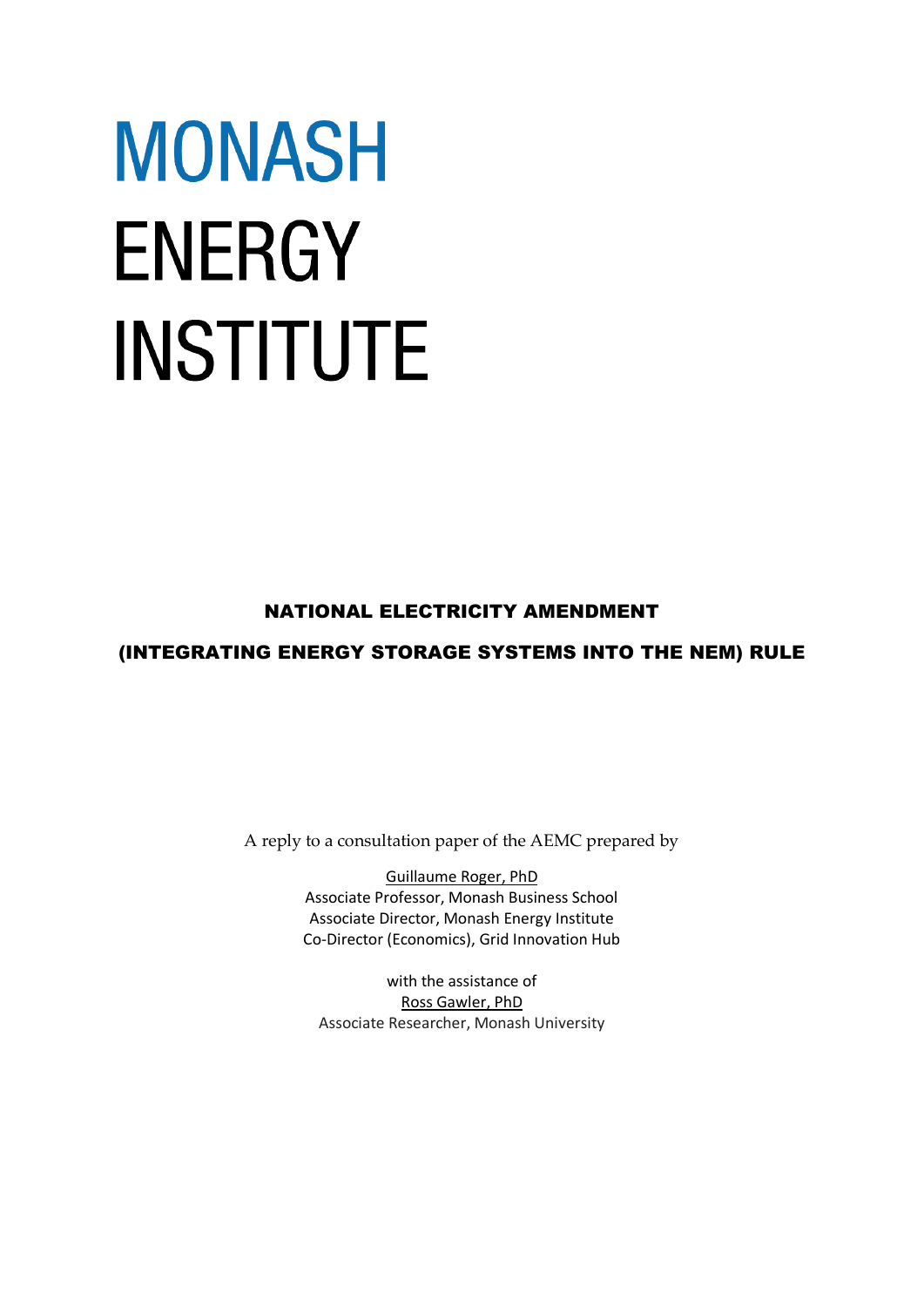# This submission:

On 20 August 2020, the AEMC issued a consultation document (NATIONAL ELECTRICITY AMENDMENT (INTEGRATING ENERGY STORAGE SYSTEMS INTO THE NEM) RULE) seeking input from stakeholders on a rule-change request initiated by AEMO to prepare for the integration of grid-scale storage into the NEM.

In this submission we answer almost all 40 questions contained in the consultation document. In an opening section we also specifically attract the attention of the AEMC to three important aspects of integration of storage into the NEM: (*i*) the bidding process for devices that may either buy or sell at any point in time and using dynamic strategies, (*ii*) the dispatch algorithm that must now solve a dynamic optimization problem and (*iii*) the industrial organization of the storage market.

Guillaume Roger

9 October 2020

*Disclaimer:*

The views expressed herein are our professional opinion as experienced academics. In no way should they be construed as a policy position adopted by Monash University.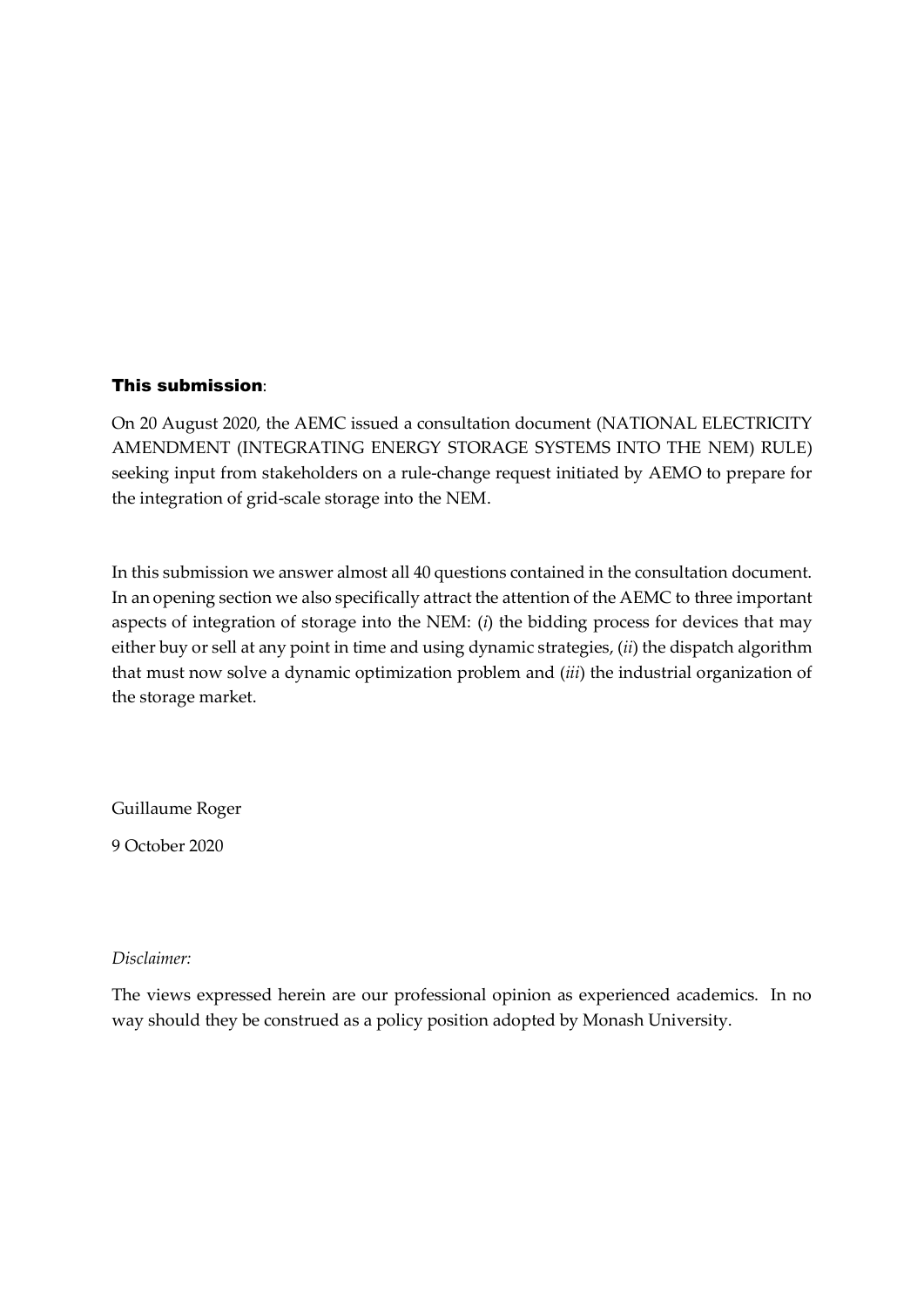# Part I: Three important remarks.

Before answering the questions raised by the Commission we draw attention to three important points, the treatment of which we believe critical to the successful integration of storage services into the NEM. These elements are largely neglected in the consultation document prepared by the Commission and in the request prepared by AEMO. However, they implicitly elevate the rule-change request from a level of administrative change to one of profound market design.

#### 1) Market Design.

With the introduction of storage, two aspects of the bidding process must be modified. The first aspect is that, at any point in time, storage can buy or sell; therefore, a bid may be expressed as an offer to buy (ask) or to sell (bid). This is correctly identified in the consultation document however the consequences seem to have been neglected. First, the double auction generates a *unique* clearing price; it must be then determined whether the storage unit wants to buy or sell at this price. Second, there typically is a spread between bid and ask, even at the market-clearing quantity. Any clearing prices in that bid-ask interval is admissible, but how that price is set must be specified. Third, the welfaremaximising price-quantity pair is known to typically induce a *loss* to the market maker – here, AEMO. Therefore price-setting is sensitive in this new environment.

The second aspect pertains to the *dynamic* nature of decisions made when dealing with storage. Storage presents a new important characteristic: its optimal strategy depends on the state of charge and its anticipation of future circumstances. Of course, this includes its bidding strategy – whether buying or selling – of a storage unit. This state of charge is a state variable in a *dynamic optimization* problem; an optimal strategy is not just a single bidask offer but a sequence of such offers, which depends on the *future* environment. This is a *new class* of problems in market design that has not been studied yet.

We also remark that keeping track of the state of charge is important: if it is kept private, it introduces *asymmetric information* between the storage operators and the market operator. Asymmetric information greatly complicates market design, and entails significant welfare costs. It is however easy to mandate the monitoring of this information at the time of developing new market rules, and easy to implement with current technology via telemetry.

We believe a detailed study of this problem is warranted.

2) Dynamic dispatch.

As mentioned above, an optimal strategy is the solution to a *dynamic problem* for each storage operator as they compete with each other. The dispatcher faces a similar problem, however dealing not with one unit but the entire fleet of storage units. NEMDE is utterly unable to tackle such a dynamic optimization problem. Hence integrating storage into the NEM requires to completely update the NEMDE algorithm, in addition to keeping track of the state of charge of all registered units at all times.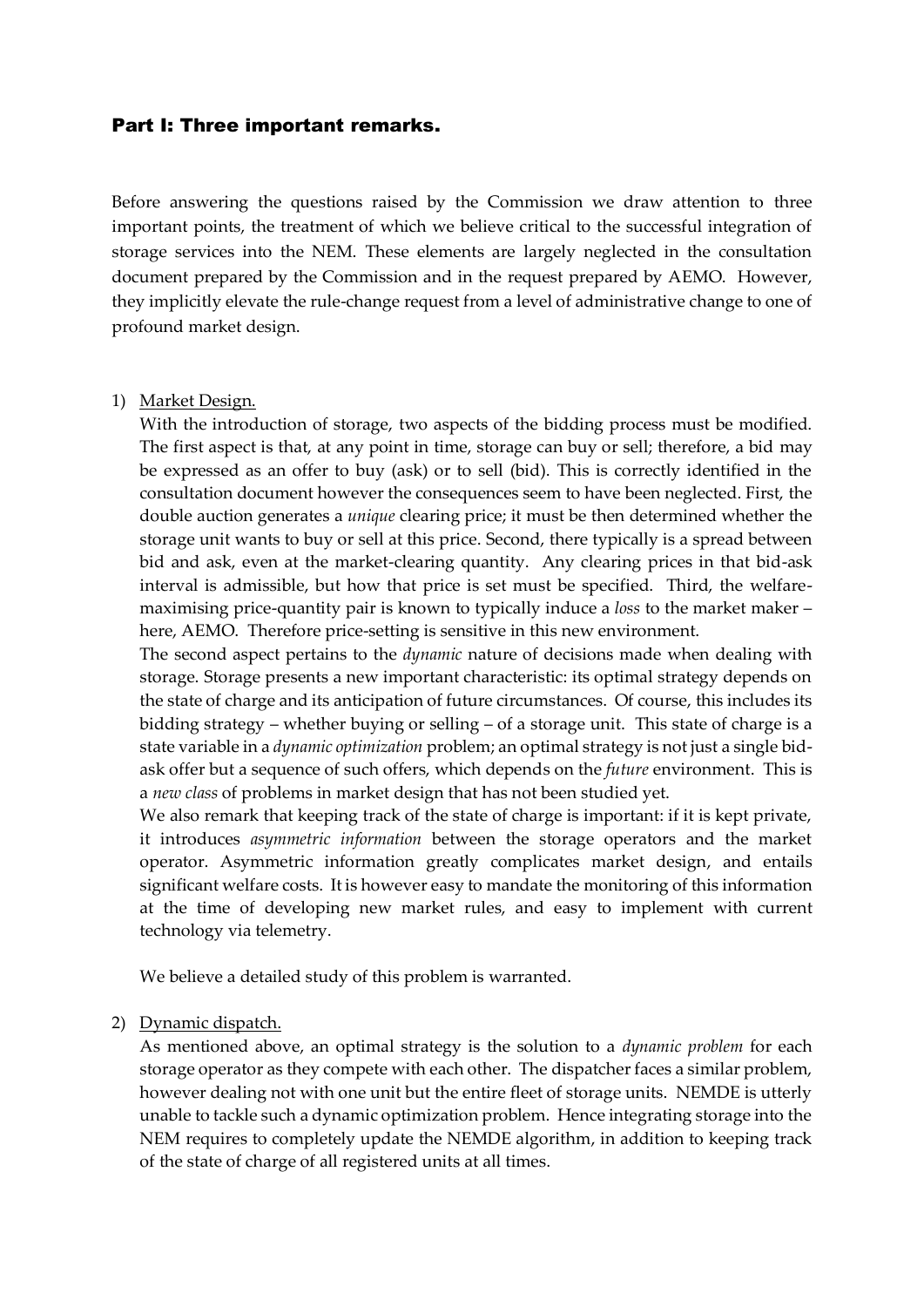# 3) Industrial organization

Finally, market power is an important concern for the Commission to consider. Just as for large generators, large battery operations do hold unilateral market power. However, we observe there are no significant economies of scale in battery operation: capacity scales up linearly. That is, unlike large generation plants, which feature economics of scale, there is *no social benefit* from large scale of operation for a battery; instead there is only the cost associated with the exercise of market power.

To the extent that entry can be controlled by AEMO, the entry of many *small(er)* players should be encouraged and the concentration of capacity should be discouraged in order to foster competition in the provision of storage services. It is especially important to favour the entry of small-scale operation early in the development of the market to avoid pre-emptive entry of large players. Karaduman (2020) even makes the case that entry by a large-scale operator is not even (privately) profitable with current technology because of the so-called price effect: a large operator moves prices, to the point where the realised spread may not cover costs.

There is a second benefit to fostering a competitive market. When there are a few large players, the only avenue to model the market for the purpose of market design, for example, is to use a game-theoretic approach. With batteries, the market design problem becomes a *dynamic game* – not just a problem of dynamic optimization. These models are typically very difficult to solve. When the market is competitive instead, the dynamic game can be reduced to a dynamic optimization problem, which is easier to handle.

In conclusion, there is much more to integrating storage into the NEM than AEMO even raised. We believe the reforms required to successfully integrate storage are eminently achievable; we also believe there is no time to lose to start with this important work.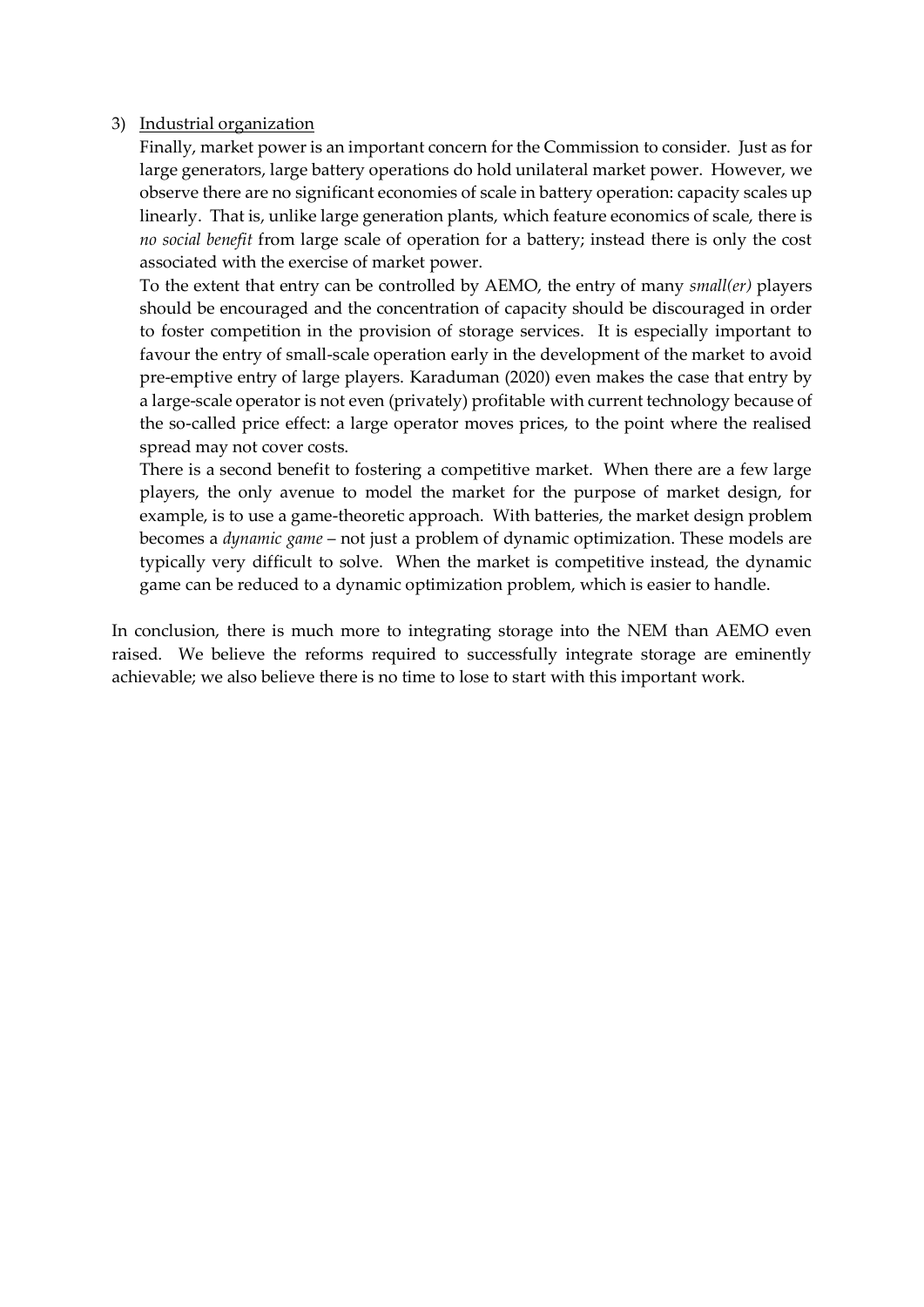# Part II: Questions.

#### QUESTION 1: PROPOSED ASSESSMENT FRAMEWORK

Do you agree with the proposed assessment framework or are there any additional assessment criteria the Commission should use when assessing identified issues and possible solutions?

N/A

QUESTION 2: CURRENT ISSUES CAUSED BY THE TREATMENT OF STORAGE (AND HYBRIDS) UNDER THE NER

1. Do you agree with AEMO that there are currently significant issues for storage units and hybrid facilities being caused by the rules not including a storage definition? Why, or why not?

Being registered either as a scheduled generator or as a load carries obligations that a battery, and even more so a hybrid system, may not be able to carry out. For example, the battery of a hybrid system that is fully charged cannot be used as a load by AEMO. This should be clearly identified. If penalties as a stake, it is understandable that storage owners may be worried of such misunderstandings, which may lead to delays in registration.

There appears to be little to lose by recognising that batteries are a different technology and that their ability to act as a load or a generator depends on their state of charge. This is indeed novel, and something that neither generators nor loads had to contend with previously.

2. Has AEMO identified all the current issues for storage and hybrid facilities that arise from its primary issue that the NER does not recognise and adequately define storage? If not, what are the other issues?

Nowhere does AEMO mention that the use of a battery is *state-dependent*. An empty battery can only be a load and a full battery can only be a generator. It is very important to keep track of this state, especially as AEMO (i) attempts to find an optimal dispatch using batteries and (ii) may wish to direct battery operators in some instances to control grid stability.

# QUESTION 3: IMPLICATIONS OF STORAGE FORECASTS

Do you agree that storage and hybrid facilities are likely to play a significant role in the future market? If so, do you agree that this indicates that the issues AEMO has identified in its rule change request, arising from the current treatment of storage under the NER, are likely to become worse over time? Why, or why not?

There is little doubt that storage will play an increasingly important role in the NEM as generation transitions from thermal to renewable. Given the characteristics of VRE, storage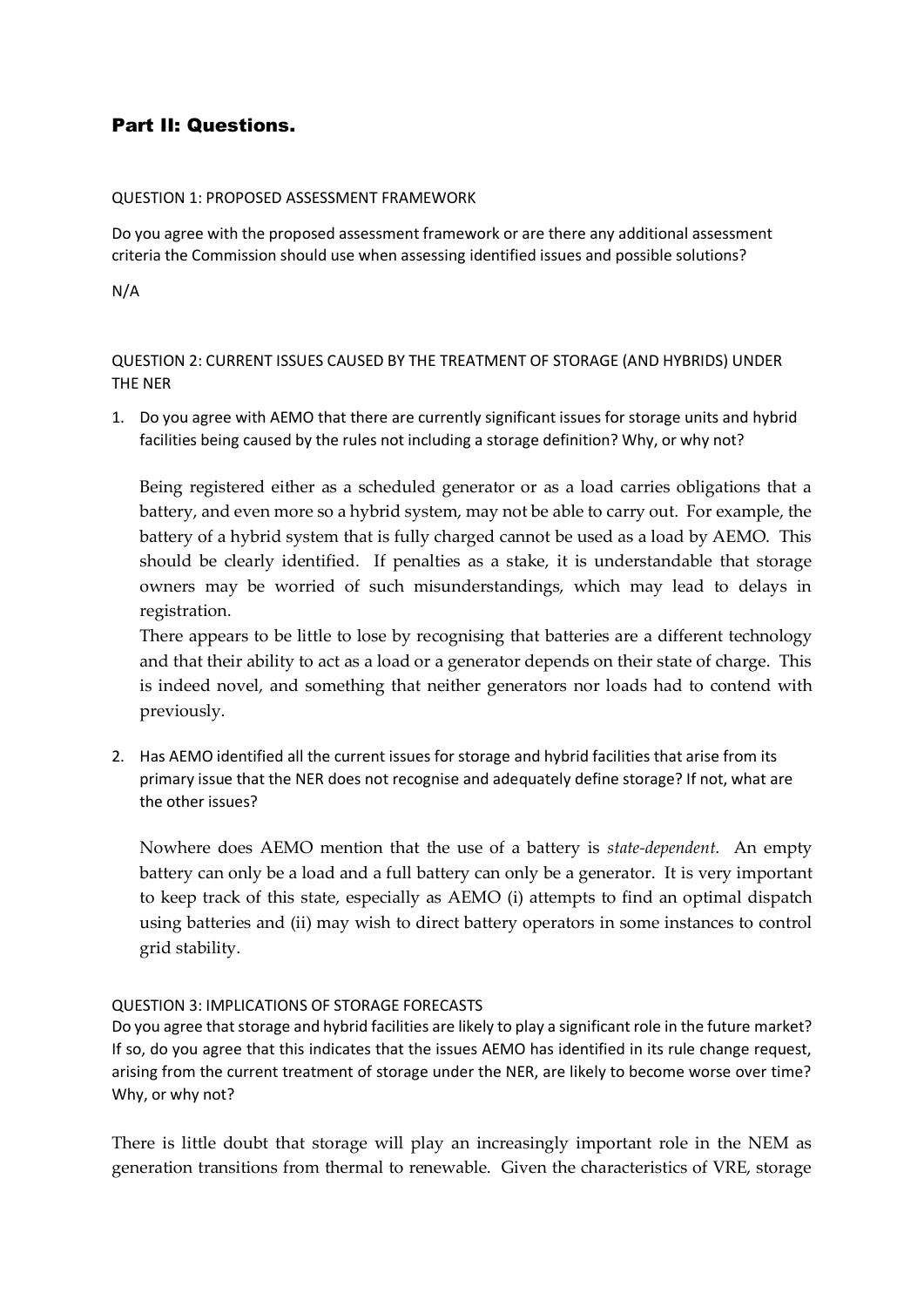likely is the most important instrument of this transition. It is therefore important to clarify the role of storage in the system. Storage can be many things: a source of price arbitrage, a device to implement intertemporal substitution of generation, a source of grid and frequency stability, or a device to assist with congestion management (especially with the forthcoming introduction of LMP). It may be particularly important as a complement to VRE generation, that is, in hybrid installations. If there is confusion today with a handful of installations, things are likely to become only worse as the number of hybrid plants increase.

#### QUESTION 4: AEMO'S RATIONALE FOR DEFINING STORAGE AND HYBRIDS IN THE NER

1. Do you agree with AEMO that there is a strong rationale for defining storage and hybrid facilities in the NER (as different to load and generation)? Why or why not?

There is a definite case to clarify the distinction between generator/loads and storage facilities, even though storage unit can operate under current NER and arrangements thereof. The reasons are (i) there is a contradiction in being be bound to the obligations of both generators and loads *simultaneously*, (ii) the state of charge is an essential variable of a storage device and (iii) some facilities, such as hybrid installations, may not be really loads open to the market, but rather dedicated to their own generation source. On (i) in particular, a storage unit cannot simultaneously charge and discharge. If the dispatch engine does not recognize this, the optimal dispatch may ask of the same unit that it acts as load and generator at the same time.

2. Bearing in mind that the two-sided market reforms (as discussed in section 2.2.4) propose to move towards service-based requirements (rather than technology-based requirements), are there differences in the nature of the services provided by or to storage facilities that require these services to be distinguished from generation and load?

As outlined in 1) above, there is a case for this distinction to be made – given current NER. Specifically, the storage installations of hybrid facilities may not be appropriately registered as loads, for example. The reason is that their role may be to soak up excess supply from the generation facility and to firm up that facility, rather than act as load. It is also important to collect essential information, such as the state of charge, which is based on technology.

# QUESTION 5: AEMO'S PROPOSED WORDING FOR DEFINING STORAGE AND HYBRID FACILITIES IN THE NER

Do you have any comments on AEMO's wording for its proposed definitions of storage and hybrid facilities?

It may be helpful to not presume of hybrid facilities that they can accept inflow or outflow at any time. For hybrid facilities the price arbitrage may differ from stand-alone batteries because the source of energy is different. In addition, the battery of a hybrid facility may have other functions that assist in the operation of the generation unit and in its connection to the grid.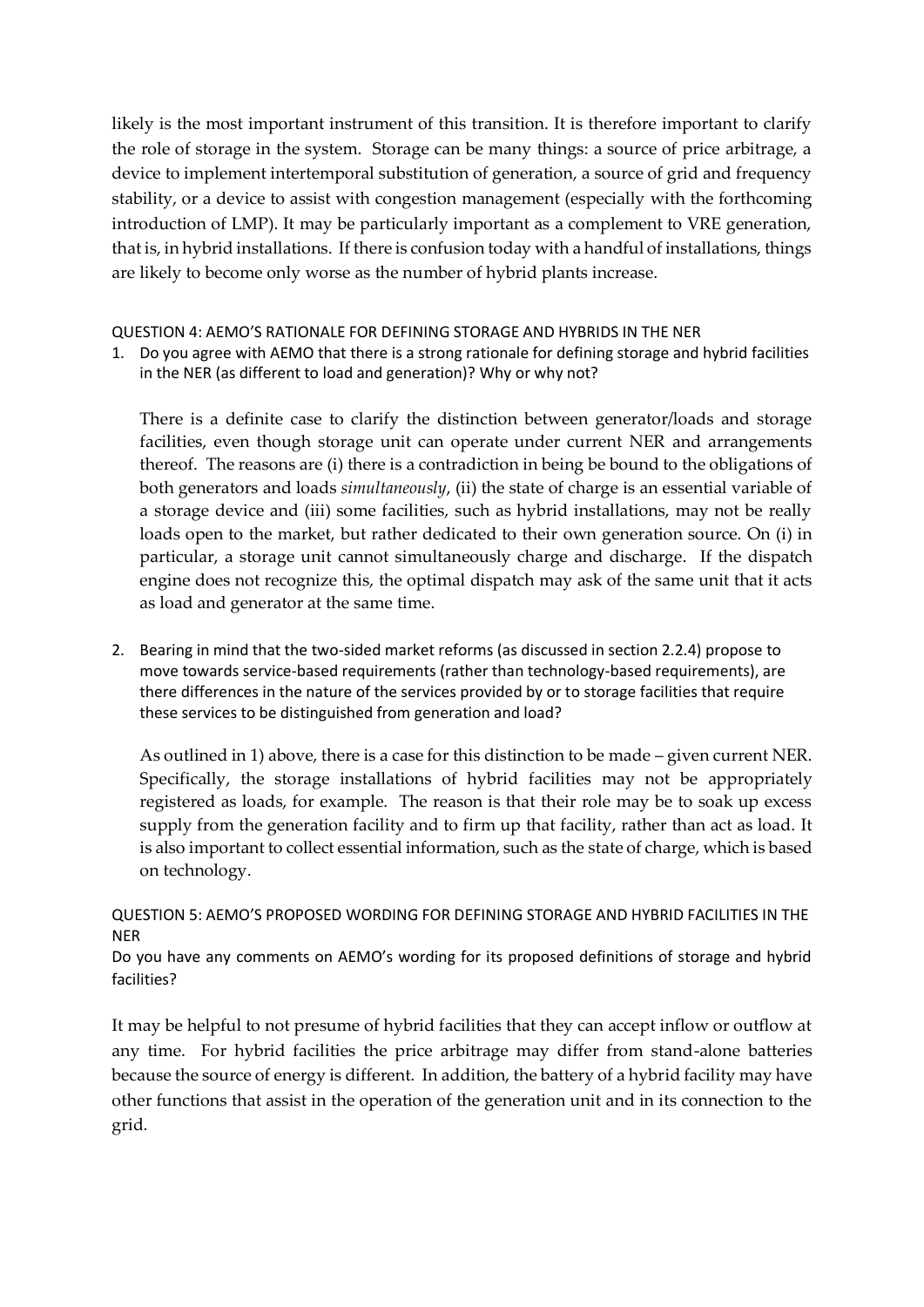A technology-neutral definition of a bi-directional unit does not define the mechanism or technology for stored energy as means to control the consumption and production of electricity.

QUESTION 6: ALTERNATIVES TO AEMO'S PROPOSED SOLUTION TO INTEGRATION ISSUES FOR STORAGE

In light of the alignment issues between AEMO's rule change request and the direction the ESB's two-sided market reforms are taking, which of the following approaches do you support and why?

1. Waiting for the implementation of the two-sided market reforms to address the integration issues facing storage and hybrid facilities

No, for at least four reasons. First, whatever reforms may emerge from the efforts of the ESB, they are years away from being implemented. In the meantime, batteries are in operation now, new projects are in the pipeline and inviting more batteries to rapidly enter the market would help with the firming of VRE generation.

Second, a highly decentralised market as envisioned by the ESB is neither desirable nor viable.<sup>1</sup> It is not viable because of the central coordination problem that exists between generation and demand. That is, with a broad brush, there is ample supply (of VRE) but no demand at 2PM and a large demand but no supply at 7PM. A market requires both demand and supply to be *simultaneously* present. The clear path to solve this problem is intertemporal "arbitrage", that is, batteries. This is a third reason to proceed with whatever reforms are necessarily to accommodate batteries. A completely decentralised market is not desirable because it is the source of a significant externality on the grid. Such a decentralised market is likely not under the control of AEMO, which implies that AEMO would have difficulties in forecasting both supply and demand. There are remedies, of course. The most effective one is to not encourage a disruptive decentralised that arises out of expensive subsidies to households.

Fourth, the "two-sided market" envisioned by the ESB is really a double auction for decentralised resources. At a high level it is a similar design to the one required to handle storage. Hence there is no or little waste in proceeding now.

2. Introducing AEMO's rule change proposal as an interim step prior to the implementation of the two-sided market reforms

Yes, for the very same reasons as in 1. above.

3. Implementing certain aspects of the two-sided market reforms through this rule change project, such as combining the different types of market participants and imposing obligations based on services rather than assets

In light of the comments in 1. above, it may be sensible to adopt certain aspects of the ESB's work, especially when it comes to designing a double auction. However this is not advocating delay.

4. Taking an alternative approach (please specify) N/A

1

 $1$  The "two-sided market" of the ESB is in fact a double-auction: any agent may buy or sell. A two-sided market, as defined by Nobel prize-winning Jean Tirole and his colleague Jean-Charles Rochet, is in fact a very different object. More details available upon request.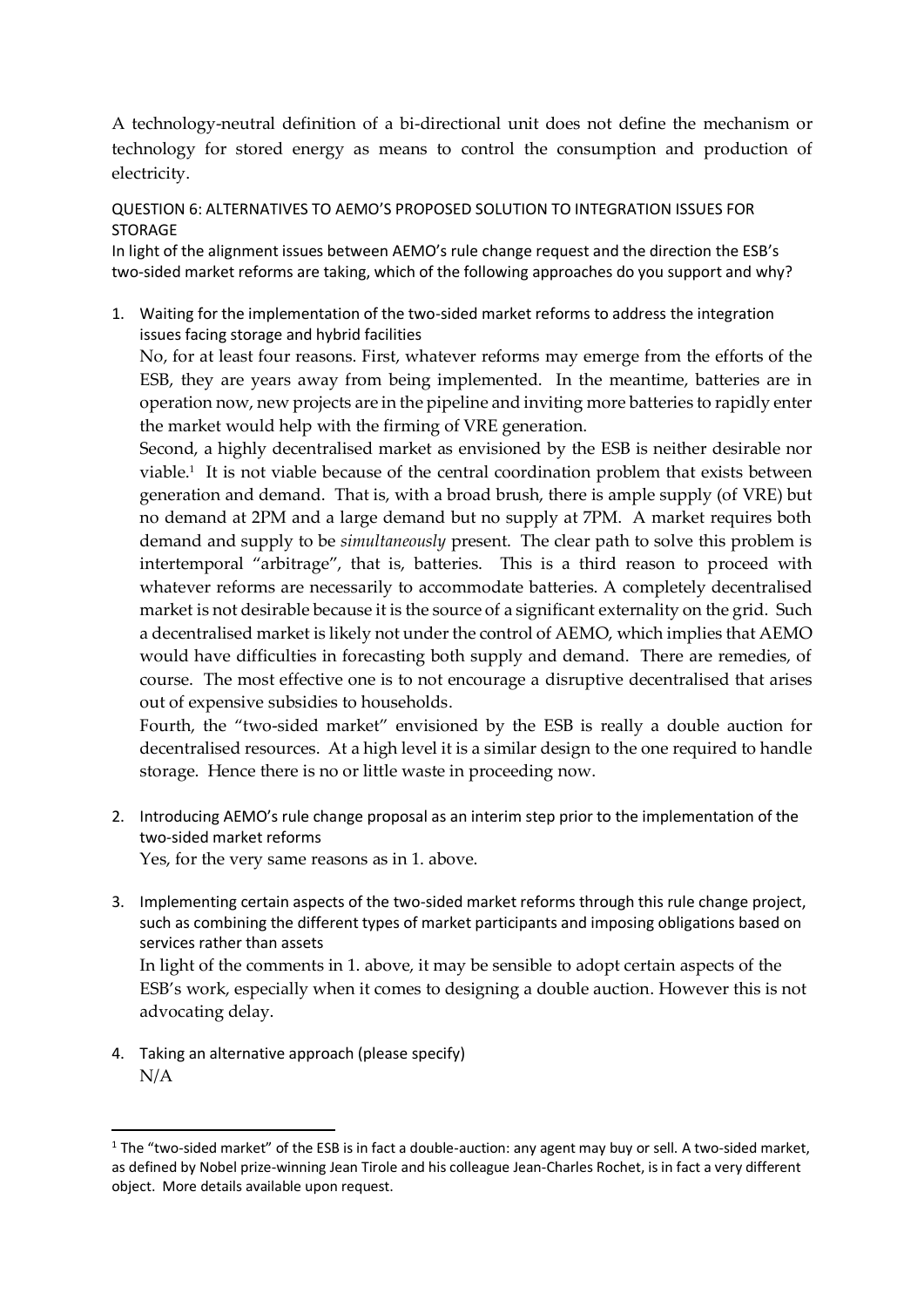QUESTION 7: UNDERSTANDING THE INTEREST IN REGISTERING HYBRID FACILITIES AND THE CHALLENGES THAT EXIST

- 1. Why would you consider aggregating different technologies together in a hybrid facility? Which technologies do new participants propose to combine in hybrid facilities? There is much merit in combining storage with intermittent generation. It obviously smooths "production" over time: energy in excess of demand can be stored until it is required, or it can be stored and sold for a higher price later. It also smooths the injection of energy into the grid and so may assist in solving the stability and frequency control issues usually associate with VRE. Finally it may turn a semi-scheduled generator into a scheduled generator.
- 2. Are you considering using storage to minimise causer-pays liabilities by balancing the output of your units across multiple connection points under the current NER? What are the challenges of this approach?

We are not a market participant but this seems to be an obvious thing to do.

- 3. Would you prefer to balance output and consumption across multiple connection points or combine technologies behind an individual connection point? N/A
- 4. Are you considering aggregating renewable plant and batteries together as a scheduled generating unit under the current rules? What regulatory challenges do you see with this approach? N/A
- 5. Do you consider that the lack of clarity in the NER on whether different technologies can be aggregated is a significant issue for registering hybrid facilities? If so, why? Yes, this may be problematic. For example, a battery that is combined with a VRE generator with the express purpose of charging from the VRE generator may not be able to act as a scheduled load because it is already charging from the VRE, and so could not be directed by AEMO. There may be many other scenarios like this one, where the actual usage may differ from the usage anticipated by the NER for either loads or generators.

QUESTION 8: REGISTRATION PROCESS ISSUES N/A

# QUESTION 9: ISSUES WITH SMALL STORAGE UNITS

The role of small storage units should be clarified as soon as they aggregate in a portfolio, such as an SGA. This may become important as investment in storage increases, especially if AEMO has to direct some storage units at time. It may also help enhancing the participation of small units in the FCAS market, where small and fast units are ideal.

Furthermore, a sensible definition of "small" needs to be provided, in the following sense. Market power is a definite concern with any generator, and storage is no exception. However, with storage there is no benefit to large-scale operations: the fixed costs are low and operations scale up linearly in the number of battery units. Therefore, to the extent that is can be controlled, one should favour a collection of small batteries over a large battery (supplying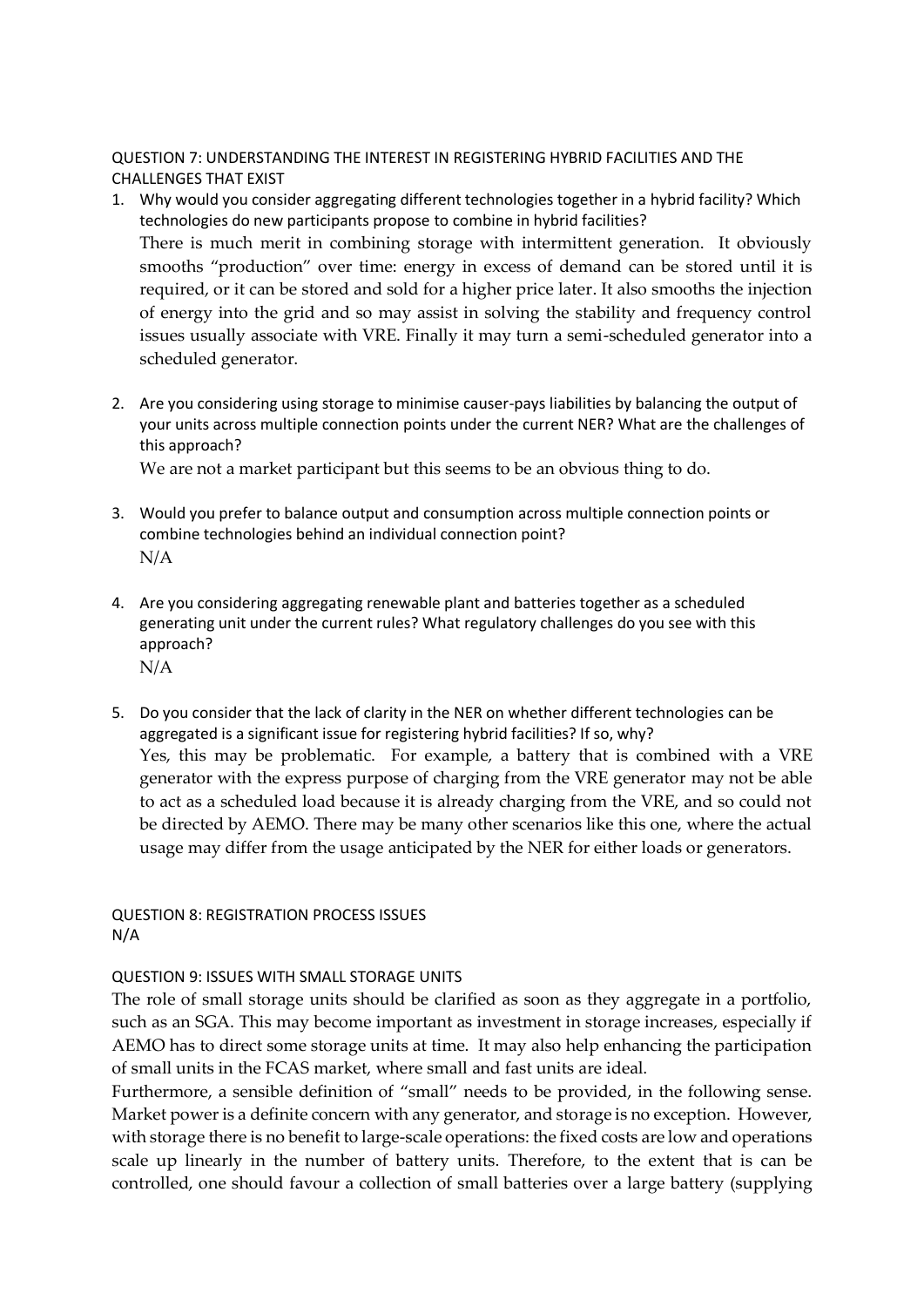the same energy). There are *some* fixed costs however (e.g. connection costs), which imply there exists an optimal unit size, where average cost are low but this benefit is not outweighed by market power. This is should guide the definition of small (and large). Finally, the regulators should monitor the aggregation of small batteries into a large operation so as to pre-empt the bypassing of the "large" hurdle.

QUESTION 10: PROPOSED APPROACH TO REGISTRATION CATEGORIES AND CLASSIFICATIONS

- 1. Do you consider that AEMO's proposed solution will make the registration process simpler and less expensive for intending participants seeking to classify storage units and hybrid facilities? It will certainly make the process more transparent in that it will clarify the role and obligations of storage units. The cost of registration seems trivial compared to the investment and the operating revenue.
- 2. In relation to the registration of hybrid facilities, do you agree that the NER should provide that participants cannot aggregate units with different classifications or different technology types (unless AEMO approves it on a case-by-case basis)?

Not aggregating units provides a more comprehensive picture of the generation/storage fleet. This information is likely to be useful to AEMO, now and in unforeseen contingencies. For example, there may be instances in which a solar farm produces at full capacity and discharges its battery at the same time. On the other hand, the same solar farm may prefer that its battery not be treated as a scheduled unit, so that it can use it at its will. For example, it may want to charge, rather than discharge, in anticipation of higher prices into the future.

There may be a more flexible approach, which consists in not aggregating units for the purpose of registration and classification, so that AEMO has an accurate inventory of storage units and of their current state of charge. However, on any given day, two or more units could declare themselves aggregated for the purpose of dispatch. If a battery and a VRE generator declare themselves aggregated they become a single unit and the storage unit cannot participate as a(n) (independent) scheduled unit. The details of such an approach would have to be worked out, including whether AEMO may have capacity to override or reject the dispatch declaration of the supplier.

# QUESTION 11: REGISTERING PUMPED HYDRO FACILITIES

- 1. Do you support AEMO's proposed approach to registration and classification for pumped hydro facilities? Broadly, yes.
- 2. Is a storage unit's ability to ramp linearly from production to consumption the best way to determine whether it should classify as a bi-directional unit, or classify as a scheduled generating unit and scheduled load?

Batteries possess a defining feature that set them aside: they can switch on and off (and revert) almost instantaneously. This defining feature renders them very adept to provide FCAS, and to combine them with an unscheduled generating unit – which then may become scheduled. Pumped hydro possesses technical characteristics that are different to that (i.e. fast, rather than instantaneous, ramp up and down) and so it should not be lumped with batteries. In particular it cannot be (meaningfully) combined with a VRE to firm up the VRE dispatch; that is, pumped hydro is likely to always be a stand-alone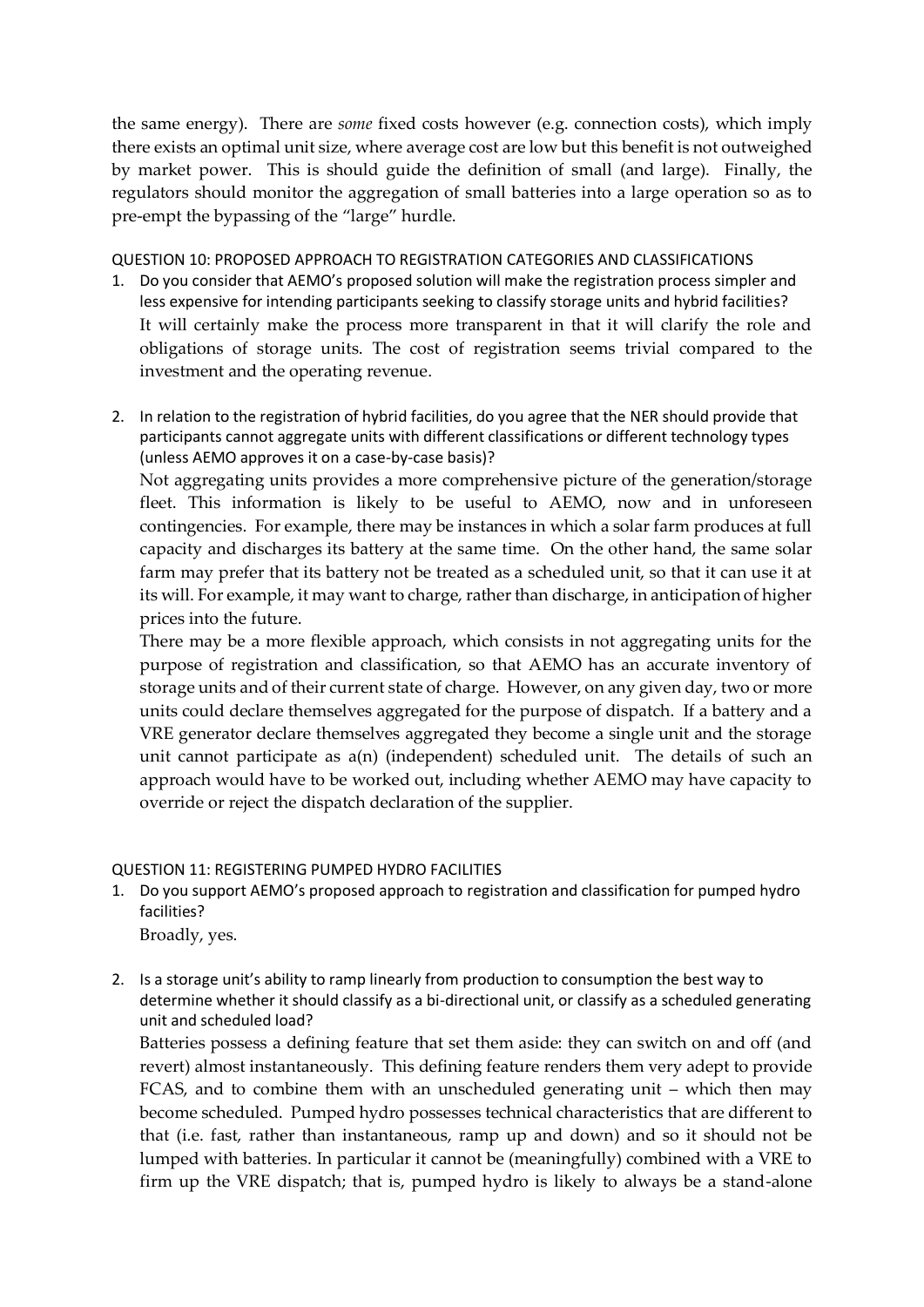facility. It seems therefore more sensible for pumped hydro to remain classified as both load and generator, which more closely corresponds to its technical characteristics.

# QUESTION 12: PROPOSED APPROACH FOR TRANSITIONAL ARRANGEMENTS N/A

QUESTION 13: AEMO'S SOLUTION TO CLARIFY WHAT SMALL UNITS SGAS CAN AGGREGATE

1. Do you agree with AEMO's proposal to clarify how an SGA can include storage units in its portfolio?

Yes. At the very least this provides for a clearer inventory of storage units, and of their state of charge.

2. Does AEMO's solution provide flexibility for an SGA to include DER, other than storage, that may have bi-directional energy flows? N/A

QUESTION 14: ADDING FURTHER REGISTERED PARTICIPANT CATEGORIES N/A

QUESTION 15: ALTERNATIVE SOLUTIONS FOR REGISTERED PARTICIPANT CATEGORIES N/A

QUESTION 16: BIDDING IN SCHEDULED STORAGE FACILITIES

1. How complex are the current arrangements for bidding for a scheduled storage facility compared to bidding for a scheduled generator or load? It may be concerning that a storage unit may receive conflicting dispatch instructions, i.e. simultaneously charge and discharge. Because storage can buy or sell at any point in time, it must be able to *simultaneously*

express a supply and a demand schedule, and depending on the clearing price, decide whether to discharge or charge.

Finally, a storage unit bidding is in fact a sequence of bidding decisions (to buy or sell) that depend on its state of charge and its expectation of the future. That is, it solves a dynamic optimization problem, which the rules of the market must accommodate.

The details of this *dynamic*, true double auction must be worked out. The implementation may, broadly speaking, take the form of a day-ahead market.

2. If available and if you had storage facilities, would you opt to change from the existing arrangements to a single DUID model, with 10 price bands rather than 20? This does not come across as a great concern. It is always possible for a unit to ignore a price band on either side – generating or load. In light of this, it is preferable to have a richer bidding space. It is also necessary to have a rich bidding space for arbitrageurs (like storage) to act effectively.

There are much more concerning issues with bidding and dispatching that we comment on below.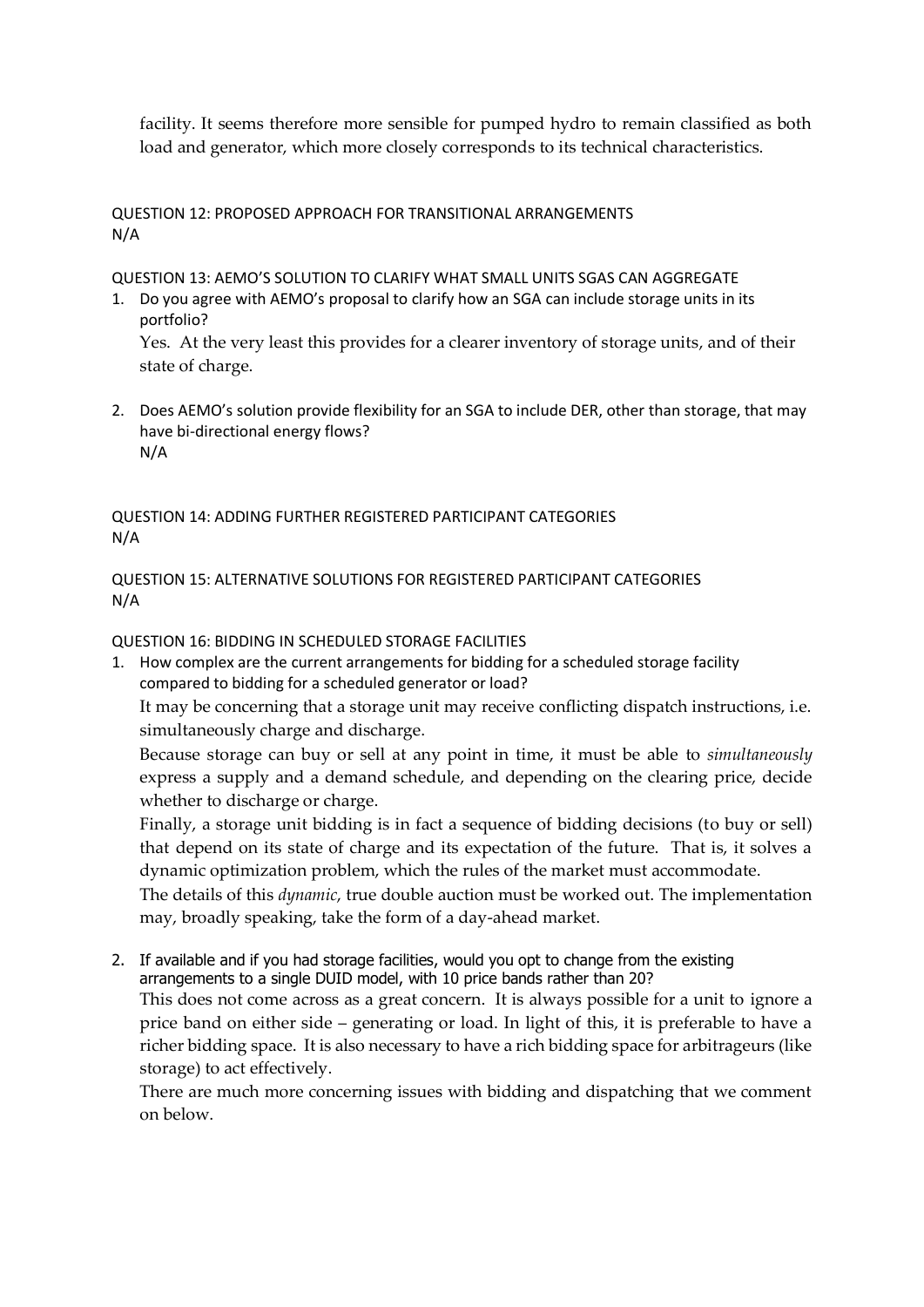#### QUESTION 17: DISPATCH CONFLICTS

To the extent that the current arrangements for scheduled storage units results in conflicting dispatch instructions, we would like to understand:

- 1. How often these conflicts occur in relation to energy and FCAS, and how material are they for the operators of scheduled storage units and other market participants? N/A
- 2. To what extent can these conflicts be, or to what extent have they already been, remediated through experience and through improved bidding systems? Would moving to a single DUID model be an appropriate and proportionate response? Market participants will continue to learn to bid using storage devices. Dispatch conflict are more likely to arise *across* markets than *within* market. The reason is simply that an arbitrageur either sells high or buys low; it does not seek to sell low and simultaneously buy low. So, unless the bidder makes a mistake, its storage unit cannot be dispatched to buy and sell at (approximately) the same price in the same market at the same time. This rests on the ability to not only express distinct offers to buy and offers to sell at the same time, but to also express a willingness to inject or withdraw depending on the unique clearing price of the double auction.

However, a unit could be dispatched to act as load in the energy market and simultaneously inject energy in the FCAS market for a short period. If this is a realistic scenario, it can be remediated. For example, a priority order may be established, to, for example, favour the FCAS market. In this case, the unit may be directed to operate in the FCAS market and simultaneously be released of any obligation in the energy market.

# QUESTION 18: AGGREGATION AND RAMP RATES

1. What problems arise under the current arrangements in relation to the application of minimum ramp rates?

Ramp rates are largely irrelevant to batteries. This, of course, makes them very useful for FCAS.

2. Do you agree with AEMO's proposal to rely on the aggregation approach set out in Chapter 3 of the NER (rather than the one set out in Chapter 2 of the NER)? This seems to be sensible. Even though battery response varies from very fast to almost instantaneous, it may be advisable to constrain their rate of change to enforce the scheduled dispatch, especially as the market moves towards a 5-minute settlement interval.

# QUESTION 19: FORECASTING AND ENERGY AVAILABILITY

1. Are there problems arising from energy-limited plant not being reflected in forecasts? Yes, of course. It is simply inaccurate information that can be very costly, especially in times of tight supply. The state of charge of the fleet of battery is an essential state variable of the system and *must* be taken in account in forecast and in dispatch. It also is reported that the AEMO forecast for VRE is inaccurate and costly to suppliers. A solution around it is for the VRE to supply their own forecast and apply a penalty for deviations from the forecast.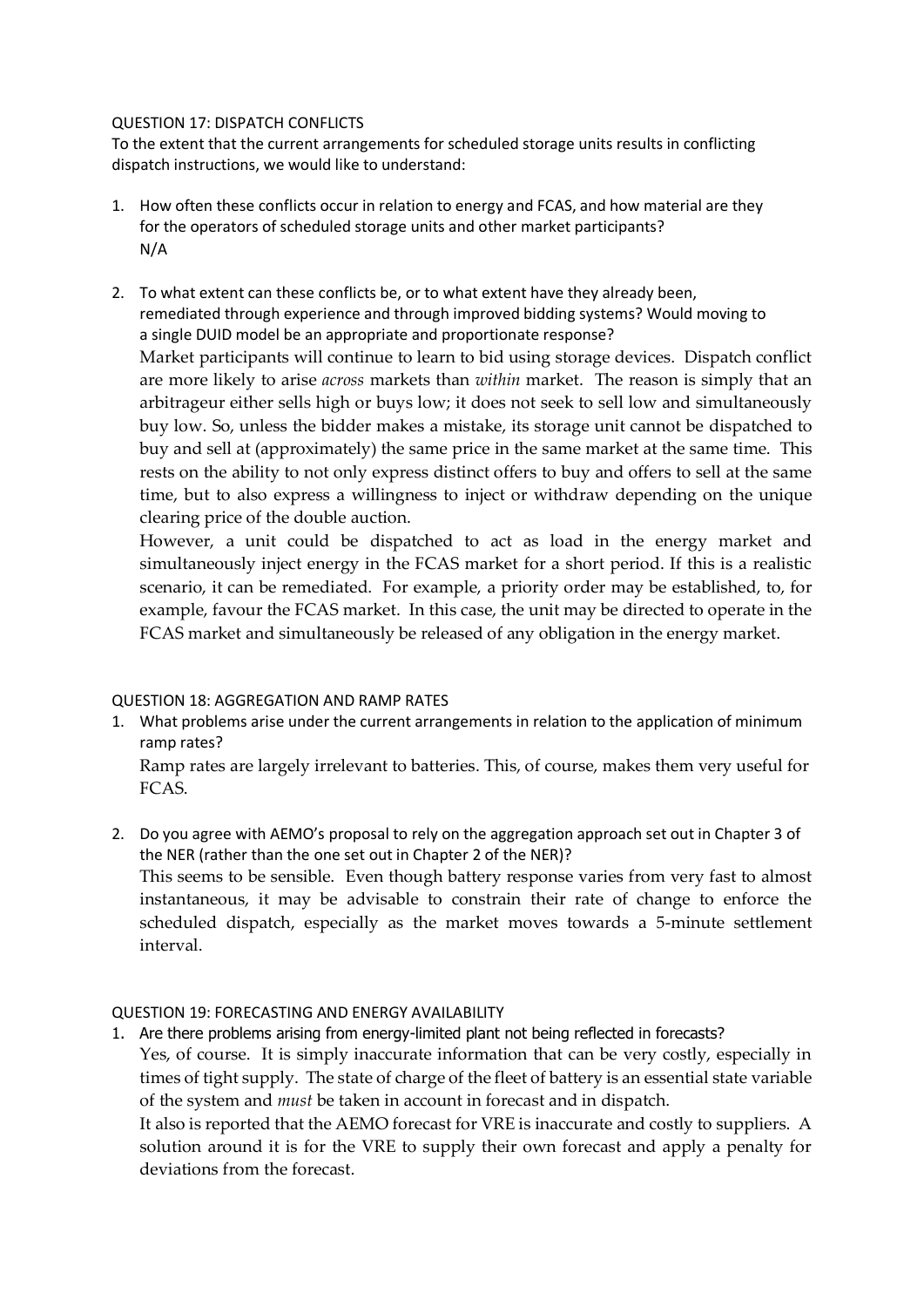2. Could this problem be addressed by requiring storage facilities to provide additional information on energy limits in their bids, as proposed by AEMO? It may be sufficient to fix the problem of forecasting. At any rate it is *essential* that the state of charge of batteries be reported for accurate dispatch, and as part of the bidding process. When it comes to batteries, there is no reason for AEMO to not have access to this information directly and in real time by telemetry. This resolves the pernicious problem of *asymmetric information* – information known to the market participants but not the market operator.

This is in fact a *critical* point that requires some elaboration beyond what the question asks. For a single battery, its charge/discharge strategy depends on the state of charge -- as well as the forecast market conditions. The same applies at the aggregate level, that is, for AEMO. So, AEMO's optimal dispatch depends on the (aggregate) state of charge of the entire system, as well as its forecast of future conditions. **Therefore, the optimal dispatch becomes a** *dynamic optimization* **problem. This is** *not* **something that NEMDE can handle at present. To be clear, integrating storage in the NEM requires also updating the dispatch engine in a very significant and difficult way.**

#### QUESTION 20: PERFORMANCE STANDARDS

1.

a. Are the current rules unclear on how performance standards should apply in facilities with a mix of asset types?

These rules do not seem to be so complicated. However they may leave the door open to argument by market participants, especially if they happen to be hurt occasionally by the application of these rules.

- b. Do the current rules create barriers for storage hybrid facilities? N/A
- c. To maintain power system security, should AEMO have greater visibility of the assets behind a connection point?

Yes, AEMO should absolutely have greater visibility behind a connection point. In a nutshell the reason is that incidents behind a connection point may generate significant externalities on the system, which individual suppliers have no incentive and no capacity to internalise. Only AEMO can have the system-wide perspective to take appropriate action.

2. Could these challenges be mitigated by having a single set of performance standards for each asset, as proposed by AEMO?

It certainly would simplify things, especially when it comes to hybrid systems. Batteries typically have symmetric characteristics when charging and discharging but that may not be true of a hybrid system where a battery is used to complement the VRE. In such a case, the battery may privilege charging from the VRE and so not be available to charge from the NEM, even if its characteristics are symmetric.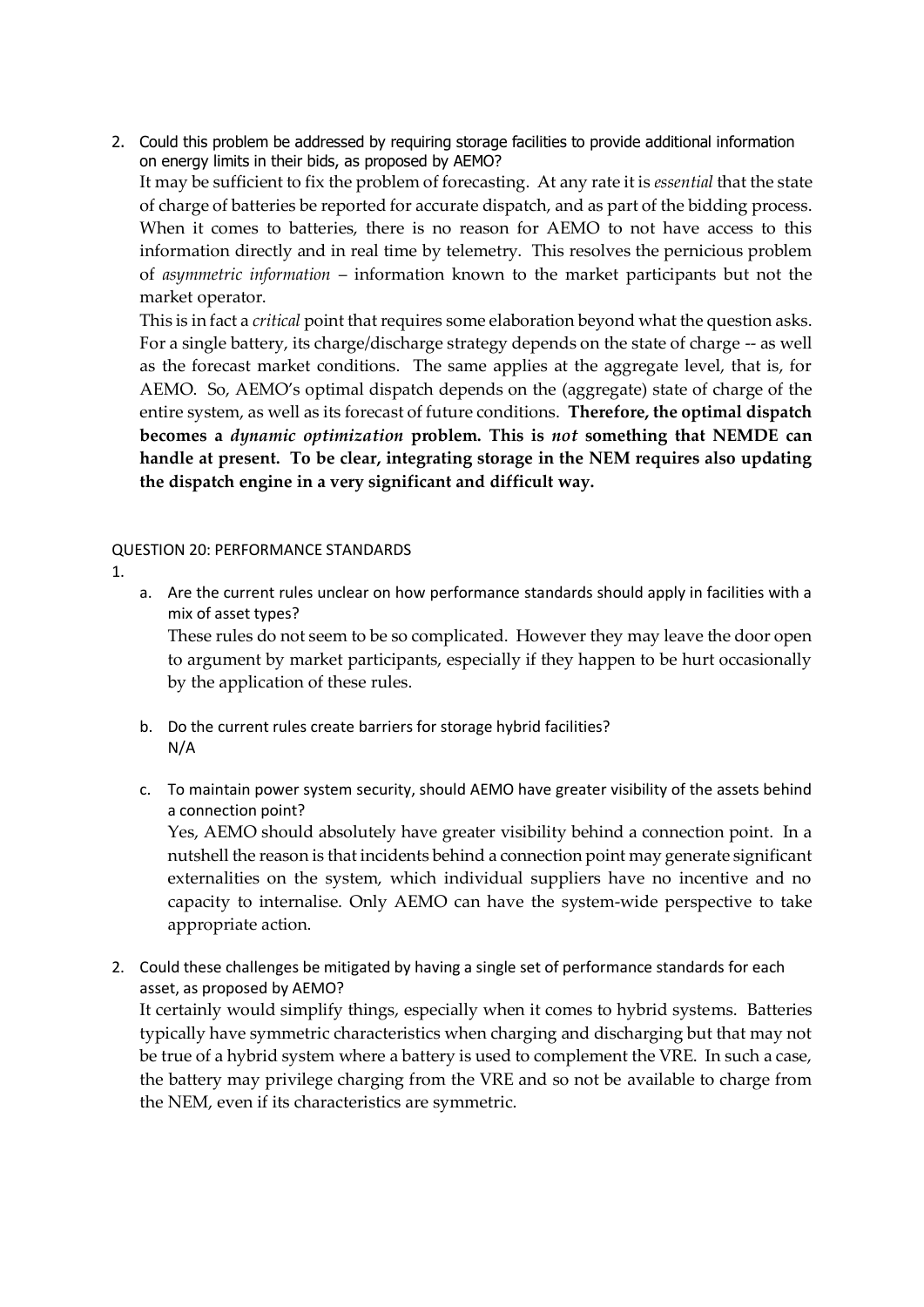QUESTION 21: ISSUES WITH HOW FEES AND CHARGES, AND NON-ENERGY COSTS ARE RECOVERED.

- 1. Do you agree that there is an inconsistency with how fees and charges and non-energy costs are recovered from Market Participants? Yes.
- 2. What is the impact of this issue? Does it create an uneven playing field and does it create (or has it the potential to create) perverse behaviours and outcomes? The impact is threefold: a) it over-values installation such as pumped hydro, which only pays charges according to the netted output, b) it increases cost recoveries elsewhere in the system at the expense of other participants (cross-subsidy) and c) it may alter the incentives of market participants. Perverse outcomes, such as splitting storage devices into smaller units for example, should be reasonably anticipated. In addition, net metering completely fails to capture the real cost of dealing with a market participant. If it is deemed reasonable that costs be somehow allocated according to energy consumption or delivery, then it must be allocated according to the *gross* consumption and delivery. This may require installing multiple metering device, which is a small cost and a small amendment to the NER. Metering at each connection point also has benefits further discussed below.
- 3. Do you consider the burden of costs will be exacerbated as exempt generating units increase behind the meter?

Absolutely. New units may in fact be designed and installed to take advantage of these arrangements, while simultaneously increasing the burden of dispatch on AEMO – see question 19. It also shifts the burden of the cost of the grid to other market participants, and so distorts their responses.

4. Are there any other issues that the Commission should consider with respective to fees and charges, and non-energy cost recovery? Yes. Prices need not be set to only cover AEMO's costs. They may be set according to demand elasticity to steer behaviour; this is incentive design. Any surplus collected by AEMO could be used to invest in upgrades or rebated to users as lump-sum payment.

# QUESTION 22: SOLUTIONS FOR ISSUES WITH FEES AND CHARGES AND NON-ENERGY COSTS RECOVERY

1. Do stakeholders agree with AEMO's proposed solution that MSGA and the proposed bidirectional resource provider participant categories should pay non-energy cost recovery and NEM Participant fees and charges based on consumed and sent out energy separately (as is the current practice for a grid-scale battery registered as both a Market Generator and Market Customer)?

If it is considered reasonable to apportion these costs according to energy consumed or produced, then it seems reasonable to apply this principle to bi-directional providers.

2. Will AEMO's proposed solution level the 'playing field' between existing grid-scale batteries, MSGAs and participants under the proposed new category bi-directional resource provider? That is, will AEMO proposed solution more efficiently allocate fees and charges and non-energy costs between these Market Participants categories?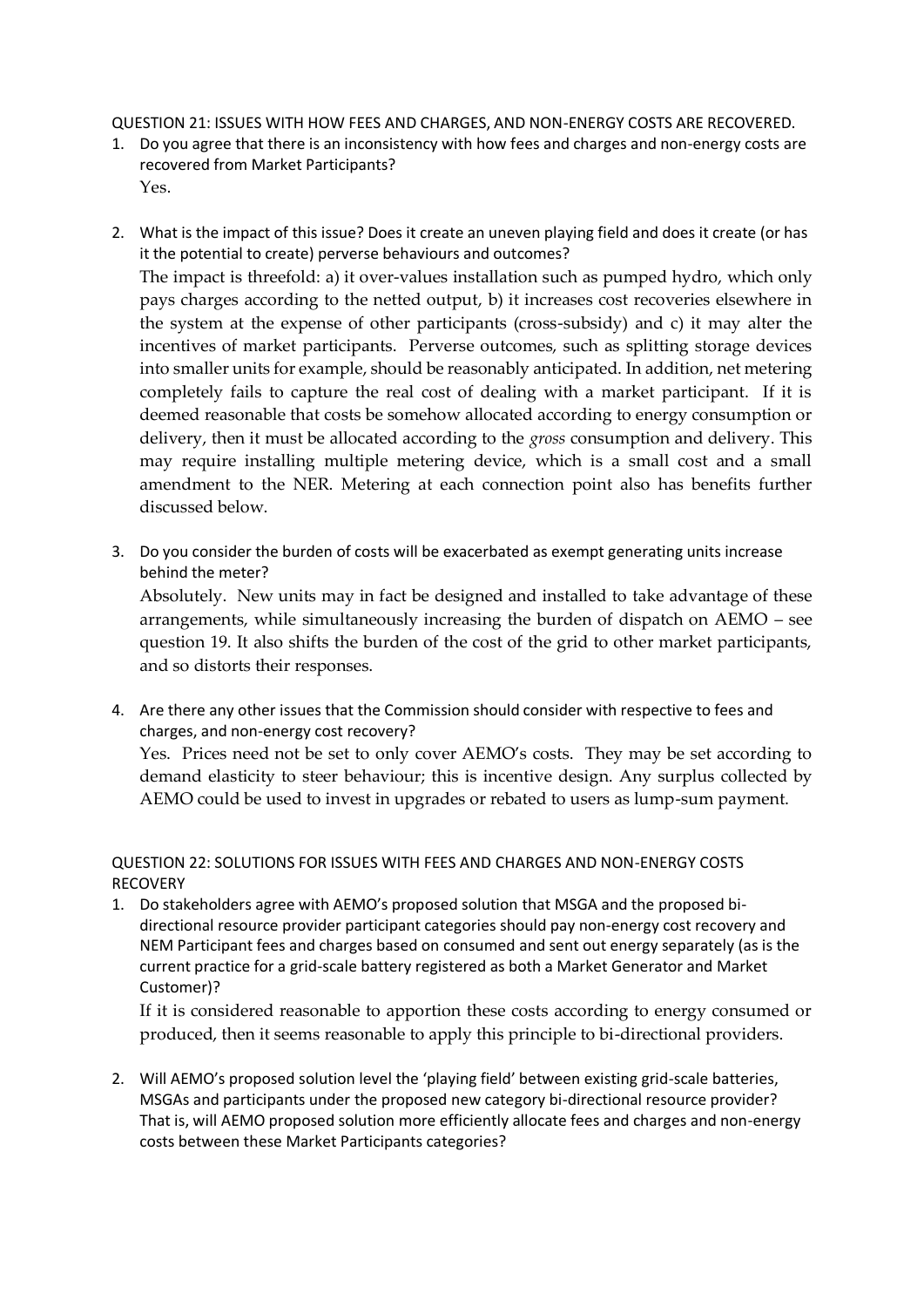Yes, as long as all suppliers pay according to gross metering, as indicated in question 21. Other market participants should be supportive of this shift; the alternative is to continue with net metering, in which case batteries pay almost zero fees.

3. For hybrid facilities are further requirements needed, for example, should each asset in a hybrid facility be required to have a revenue meter or is supervisory control and data acquisition (SCADA) data appropriate? Yes, each asset that can independently inject or withdraw energy should be metered and charged accordingly. While gross metering on the grid should be implemented, it should

not extend beyond. For example, it would be inappropriate to charge a facility for transporting energy from a solar farm to its own storage device on its own network.

4. Are there practical or implementation issues associated with charging MSGAs non-energy costs and NEM Participant fees based on consumed and sent out energy? It is not clear at all to me that this practice is cost reflective; it is only if the cost incurred by AEMO is linear in the energy traded on the NEM. However, some of the most disruptive market participants are in fact not even registered with AEMO – such as households and small generators. Others are registered but generate problems and disruptions (so, costs) that are not proportional to their metered output – for example, VRE that do not operate at capacity. So, this whole practice may need to be reviewed.

QUESTION 23: ALTERNATIVE SOLUTIONS FOR ISSUES WITH FEES AND CHARGES AND NON-ENERGY COSTS RECOVERY

1. Do you consider it appropriate to recover non-energy costs from Market Customers and Market Generators in the same way AEMO recovers costs form grid-scale batteries? That is, should participant fees, charges and non-energy costs for Market Generators and Market Customers be calculated on energy consumed and energy sent out separately, not on netted energy as is the current practice?

Absolutely, as long as there is no double-counting. Please see questions 20-22 above.

2. If changes are made to how participants' fees, charges and non-energy costs are recovered, do you consider creating a new participation category, bi-directional resource provider, is the best way to do this? Or could it be appropriate to make changes to existing market participant categories to achieve the same outcome?

The question of fees is almost orthogonal to the question of a new category, which has been addressed elsewhere in this submission (Questions – 2 to 15). The rationale for a new category thus remains.

3. Do you consider that there are other changes that could be made to Participant fees and nonenergy cost recovery that would create a more consistent and level the playing field across Participant categories?

Yes, as alluded to in Questions 21 and 22 above. First setting prices for the sole purpose of cost recovery may not be efficient; prices should be set according to demand elasticity. AEMO is in a position to allocate the cost of its services according to their respective marginal value – that is, demand elasticity. Second, the source of the most cost need not be the source of the most revenue. For example, a large baseload generator or a large battery may pay disproportionally more than a troublesome solar farm – even though the causer pay principle ought to capture these differences.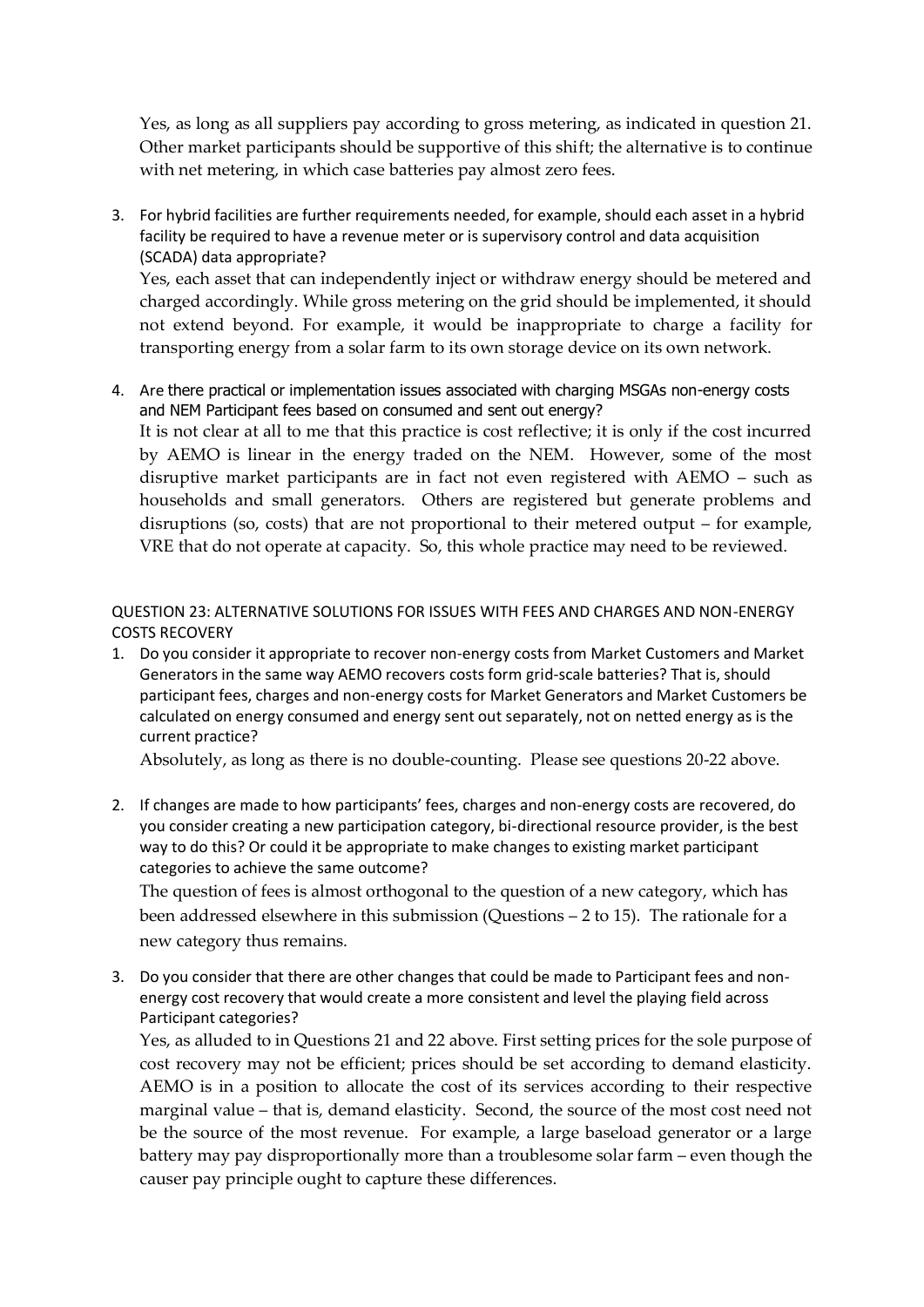#### QUESTION 24: ISSUES WITH TUOS AND DUOS CHARGING ARRANGEMENTS

- 1. Do you agree that there is ambiguity and uncertainty around how transmission and distribution network businesses calculate and charge TUOS and DUOS for battery systems? There may be ambiguity: is a battery a generator or a load? If it both, is it sensible to net out charges? These questions need to be addressed.
- 2. Does this ambiguity and uncertainty create a material issue for investment in battery storage projects now, or in the future as the number of energy storage projects increase across the NEM?

It may become material, especially for the more marginal battery projects, especially under zonal pricing, which ignores congestion. All this may result in batteries being located in the wrong part(s) of the NEM.

3. What are the pros and cons to allowing each NSP discretion in developing and applying TUOS and DUOS charges? On balance, should the approach and method to applying TUOS and DUOS charges be harmonised among NSPs?

TNSPs and DNSPs are regulated assets because they are considered natural monopolies and may otherwise exercise their market power. This market power may go as far as preempting the use of their network – if not by refusing connection (open access), by simply setting a very high price. This is the rationale behind both mandating access and regulating access charges on telecommunication networks, for example.

With batteries, NSPs may be tempted to pre-empt the market and install their own devices with sole access to their network, and engage in trading in the energy and FCAS markets. There are good technical reasons for NSPs to deploy and operate batteries for the purposes of stability or frequency control on their assets. However they should not be in a position to pre-empt the market by setting any TUOS or DUOS they wish. There absolutely is a case for regulation of these charges. Harmonisation may not be possible, nor desirable, because of different costs. Some of these cost difference may be truly exogenous – for example, geography or topography.

4. Is there a regulatory risk when NSPs interpret how to apply the current rules to battery systems? Yes, there is, as alluded to in point 3. above.

#### QUESTION 25: SOLUTIONS FOR CLARIFYING THE APPLICATION OF TUOS AND DUOS CHARGING

1. Do you agree with AEMO's proposal to exempt all energy storage systems from TUOS charges? If you agree with an exemption, should the exemption of TUOS charges also apply to energy used on site (auxiliary load) i.e. energy that is not stored and sent out into the network? There is a strong case not to charge TUOS and DUOS to storage demand as long as it does not cause flow constraints in the network. In so doing, it does not increase network costs. In addition, Locational Marginal Pricing will give storage operators the correct price signals so that they will be very unlikely to contribute to congestion on the network. Keeping storage within network constraints may need local controls which could be implemented as part of the design and paid for as part of the connection cost. There may need to be a penalty regime equivalent to TUOS/DUOS charges if storage demand is not operated within network capacity.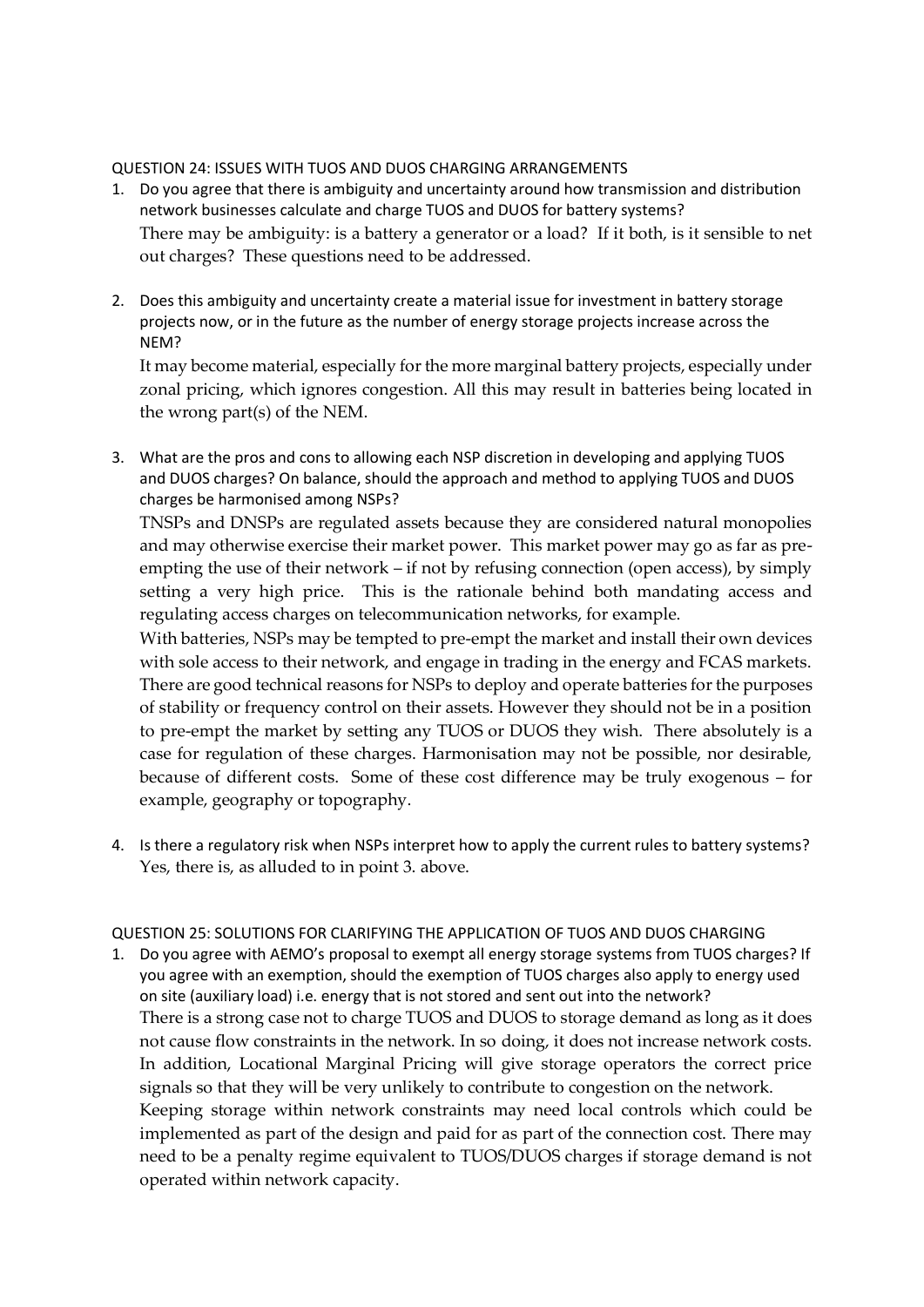It is not clear why consumption of energy for a battery should attract DUOS charges if it operates within the network capacity, or contracts for additional connection capacity to allow import when the external network is not constrained. These costs should be covered under the connection agreement.

Furthermore, there may be good reasons to subsidize storage devices since the bring significant positive externalities to the grid, and other market participants may benefit. For example, it is a very good complement to VRE, who do not pay TUOS but generate disruptions on the network. If so, this should be articulated.

- 2. If battery systems are exempt from TUOS charges does this:
	- a. create a subsidy for battery technology and therefore an advantage over other generation technologies?

No, as long as the battery does not contribute to congestion. We know from congestion pricing that the price of using an uncongested network – like a road – is zero.

b. remove the ability to provide an efficient location and/or price signal to potential battery system proponents, and therefore impact on the efficient entry and location of new battery system participants?

As long as the removal or application of TUOS is geographically uniform, there is no reason to expect that it affects location choice. In comparison, the implementation of nodal pricing is much more important in giving the correct price signal for location choices. The exemption may affect entry decisions, although this likely is a secondorder consideration. In addition, storage may generate sufficient positive externalities to justify this exemption. But, again, this should be articulated.

- 3. If battery systems are not exempt from TUOS charges does this:
	- a. create double charging of TUOS /DUOS for end use customers? There is a distinct risk, but it is easily dealt with. It is enough to revise end-user charges, which the AEMC and the AER could mandate.
	- b. distort investment signals and not align with the need for significantly more storage investment across the NEM? Yes, it would distort the investment signal, as explained above. In addition, in light of the positive externalities generated by storage (smoothing, stability, FCAS, arbitrage), subsidizing entry of storage may be desirable. If so, it should be made explicit.
- 4. How should TUOS and DUOS charges apply to hybrid facilities? Should TUOS and DUOS charges be based on metered data at the network connection point, or another option? Are there technical or implementation issues with this? In the same way as for stand-alone storage in order to not give an edge to the storage unit of a unit facility, which could compete with the stand-alone storage.
- 5. Do you agree that battery systems should pay DUOS charges for consumed energy? Please explain why or why not.

No, see comments above. As long as storage contributes to smoothing electricity flows, and not to increase congestion, there is no reason to charge DUOS.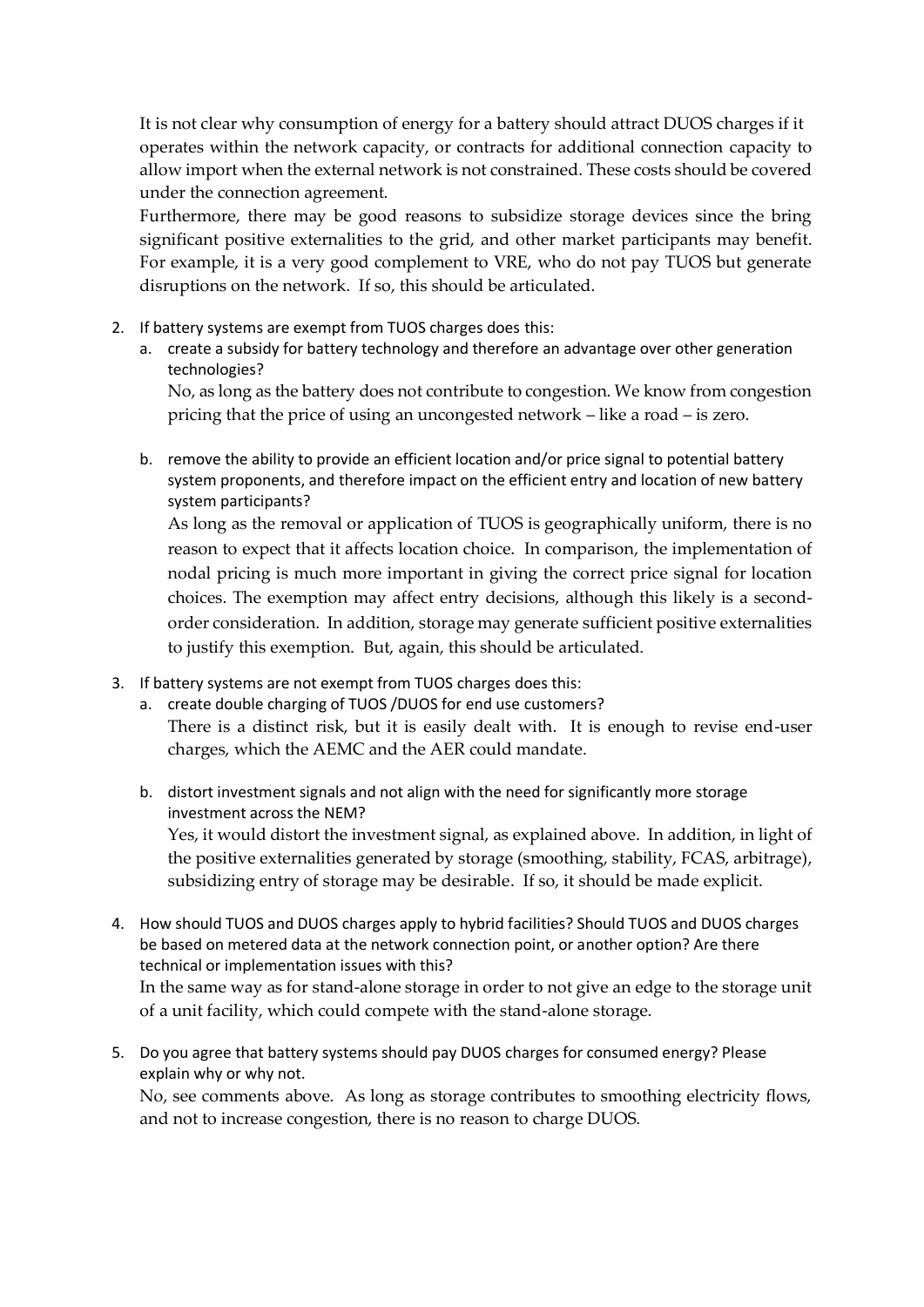#### QUESTION 26: ALTERNATIVE SOLUTIONS FOR ISSUES WITH TUOS AND DUOS CHARGING

- 1. How would charging all Market Participants TUOS and DUOS, based on the services received by participants (energy consumed) rather than based on the asset type, impact participants' behaviour and market outcomes? This would mean that all Market Participants would be liable for TUOS and DUOS charges for the energy that is consumed at their network connection point. This description seems to be pretty close to the current arrangements, probably because currently assets are specific to usage. Going forward, this is equivalent to labelling storage as just a market participant, and charge them accordingly. That said, there are other dimensions specific to storage that this approach does not capture. Therefore, distinguishing storage from other assets remains important.
- 2. If all Market Participants were charged TUOS and DUOS, would this have any impact on existing external arrangements?

It is not clear what is meant by "external arrangements"; however there seems to be little reason at face value to not charge all market participants for their use of the network. There may be other valid reasons, such as promoting the entry of storage, but these have not been articulated.

- 3. Is a definition for storage technologies needed to clarify TUOS and DUOS charging, or could AEMO's proposed solution or an alternate solution be implemented using the existing Market Participant categories, such as a scheduled load? Yes, a definition of storage is needed so as to not charge TUOS and DUOS. It is important for other reasons, in particular to keep track of the charging state of a battery, which affects the optimal dispatch decisions.
- 4. Are there technical issues or complications with implementing AEMO's proposed solution or an alternative solution? N/A
- 5. Do stakeholders consider there is an inconsistency in the approach NSPs use to calculate network prices? If yes, would a more harmonised approach to network pricing provide clearer investment signals across the NEM and reduce costs for battery system proponents? There is a case to be made to harmonise the methods, which need not equate harmonising outcomes. There may be very good reasons for some NSPs to be more expensive than others, such as terrain, access, population density and so on. These characteristics ought to be reflected and accounted for. NSP regulation is notoriously poor, but this is a different issue altogether.

Energy prices, rather than network charges, are likely more important for storage to decide whether to invest. The opportunities for arbitrage are an order of magnitude more relevant than network charges.

6. Does the introduction of LMP and FTRs as contemplated through transmission access reform impact whether storage should face TUOS? TUOS and LMP are completely independent matters. It is paramount to not confound them nor to confuse the issue. Network assets are compensated using TUOS and DUOS, which are regulated prices. LMP is about the marginal value of energy at a node, not about the cost of transmission; LMP prices *congestion*, not the use of a network. Regardless of its marginal value (that is, regardless of the congestion status), that energy still needs to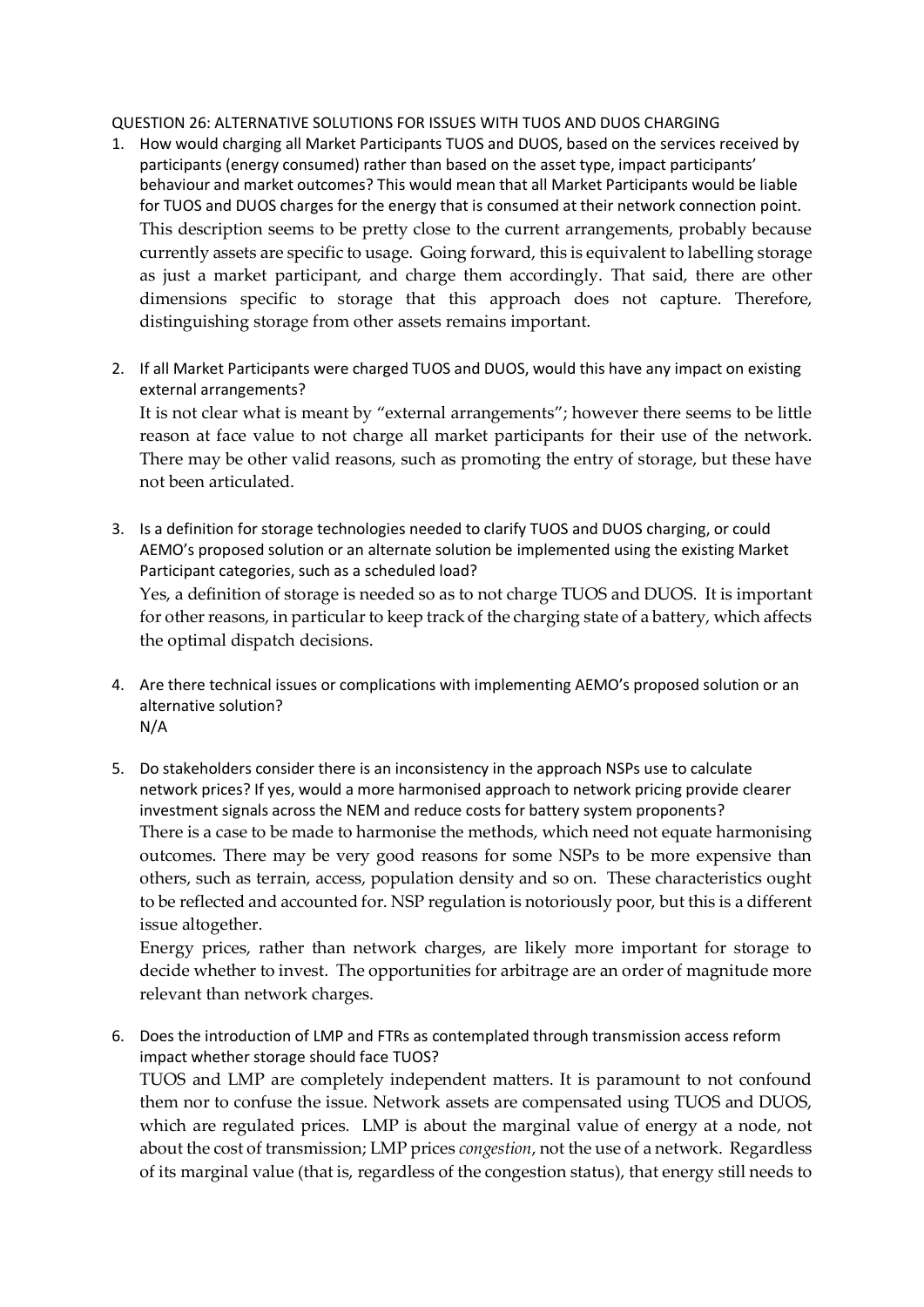be transported on the network: the price of energy may be zero, it still needs to be transported. LMP is the price received by generators when they inject power at a given node, and paid by loads when they withdraw at a given node.

Upon the transition to LMP, a storage operator will buy and sell power at a given node that is at, or the closest to, its connection point. That price remains independent of the cost of investing in, and maintaining, network assets.

7. Are there any other approaches that could be considered to address the issues raised by AEMO? This may need to be further investigated. It is not at all clear that linear prices based on consumption are adequate to pay for the cost of fixed assets. It may be that lump-sum payments such as registration fees are more efficient instruments.

# QUESTION 27: TECHNOLOGY SPECIFIC DRAFTING IN THE NER - ISSUES

- 1. Are you concerned that the terms relating to load and generation, or other terms in the NER, are not sufficiently technologically neutral? If so why? No. A technology-neutral formulation of the NER is important to not needlessly discriminate between technologies that offer essentially the same service. However, batteries for example, can offer new services that no generator or no load can offer – such as response times in the order of milliseconds rather than seconds. There is a benefit in acknowledging this physical reality.
- 2. Do you consider key terms in the NER such as 'generation' and 'load' are ambiguous when applied to storage and hybrids? If so, why? There seems to be little ambiguity as to what these terms are and about the reality that a storage unit can be both a load and a generator – however not at the same time – and has a state of charge. That is why, as mentioned earlier, a distinction should be made and a new category defined.

# QUESTION 28: TECHNOLOGY SPECIFIC DRAFTING IN THE NER - PROPOSED SOLUTION

1. Would AEMO's proposed changes to these key terms in the NER assist with the effective integration of storage and hybrids in the NER? Are there other terms or definitions that are more appropriate than those suggested by AEMO?

Yes, this may matter in removing ambiguity in what a "bid" is. At present there is no such issue because the only participants bidding are generators that can only offer to sell. Storage can bid as a generator, but also as a load when charging. An appropriate market design should allow for this new reality and allow storage units to bid as *buyers*. This requires collecting a two-sided bidding schedule.

The suggested definitions are fine.

2. Do you think the benefits of this proposed drafting solution would likely outweigh the costs, given the scale of the changes?

Yes, this is a much more substantive change than may appear. With market participants expressing buy and sell bids, one should expect a spread between the bid and the offer – as on financial markets. This has further implications for market design: how is a clearing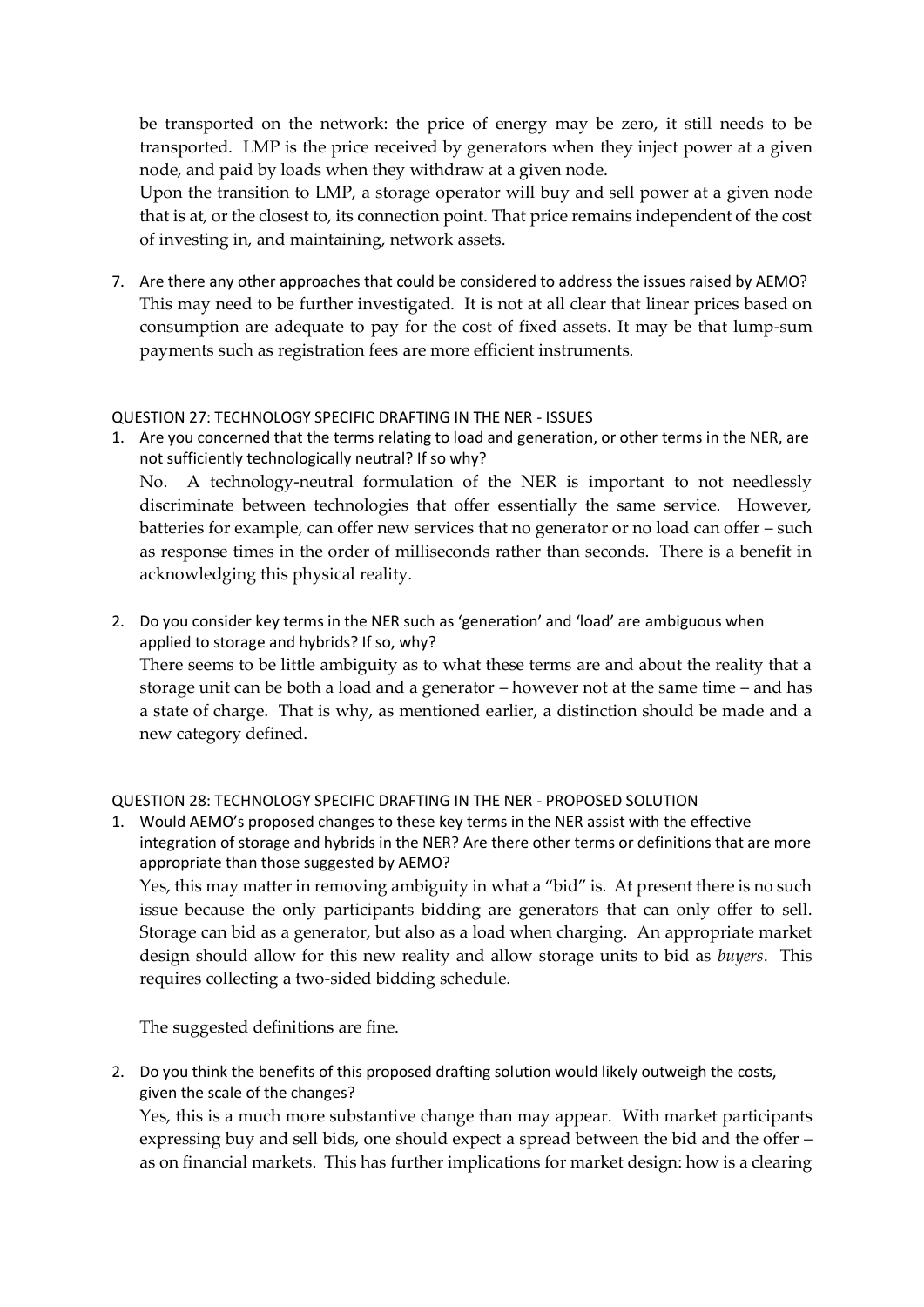price defined when there is a bid-ask spread? What is the optimal "ticker" size (the amount by which a bid or an offer can vary)? This also implies the clearing mechanism must include an offer (to buy) curve in addition to the selling offers.

3. Would changes to these fundamental terms in the NER affect related external documents such as contracts, procedures and guidelines (other than AEMO's), and if so would the changes cause you to incur costs or other difficulties? What implementation period would be needed to address these issues?

The changes implied by the introduction of storage are much more profound than documentation. Storage implies a complete market redesign, as suggested by point 3. above, as well as Question 19 before.

It is difficult to estimate the implementation period, except to say it is not short given a complete market redesign.

# QUESTION 29: TECHNOLOGY SPECIFIC DRAFTING IN THE NER - OTHER OPTIONS N/A

QUESTION 30: INTERVENTION COMPENSATION - ISSUES

1. What other specific issues relating to storage and hybrid assets need to be considered in formulating appropriate intervention compensation arrangements?

There are at least two issues specific to batteries when formulating intervention compensation. The first one is the fact that a storage device cannot always respond; for example, an empty battery cannot discharge, while an idle generator can turn on. The second one pertains to the price differences that lie at the core of a battery operation. Consider the example of a battery that is charging in anticipation of discharging at a higher price in the future. If it is directed to start *discharging* instead, it foregoes revenue in the future. However, when *exactly* in the future, that is, at what price? It is impossible to know what the discharge strategy would have been, and therefore what the revenue would have been. It becomes difficult to evaluate compensation, and an appropriate mechanism must be thought through.

2. Are the current arrangements for applying the market suspension framework and administered price period compensation framework to storage and hybrid appropriate in light of the increasing numbers of these facilities in the NEM? If not, what changes do you consider are required?

No, please see point 1. above.

3. Should changes be made to clause 3.15.7B to create consistency with the existing definition of direct participant and address the omission of scheduled loads? N/A

# QUESTION 31: INTERVENTION COMPENSATION - SOLUTIONS

1. Do you consider that a separate compensation framework should be developed for storage and hybrid assets, or should they continue to be compensated in line with existing intervention compensation frameworks in order to minimise market distortions, subject to the amendments currently under consideration?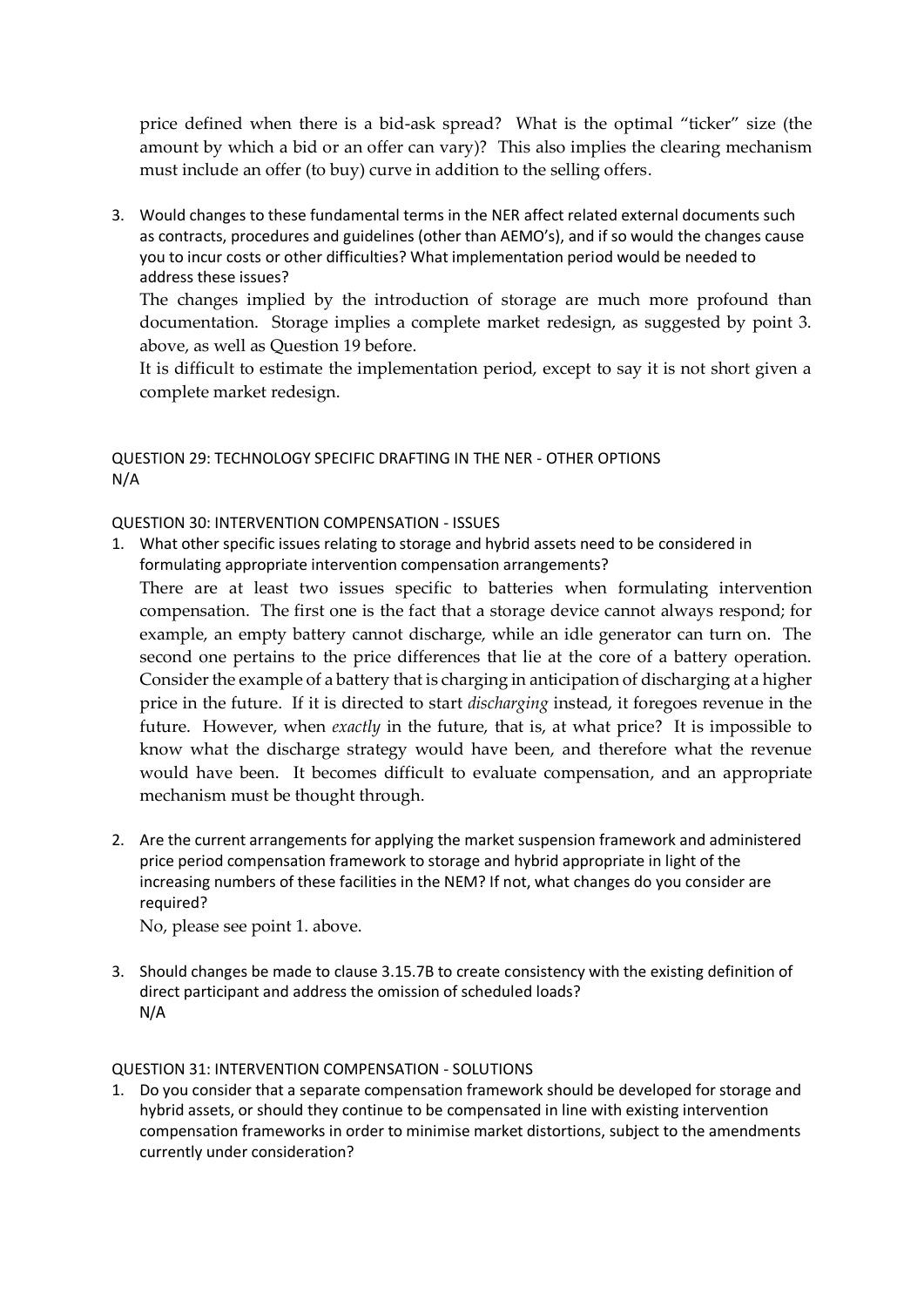In light of point 1. above the current framework is likely not appropriate to compensate storage units. Hence a new framework should be developed – along many other new institutional arrangements to accommodate the rise of storage. In particular, estimating the counterfactual required to evaluate compensation is essential.

2. If you consider a separate compensation framework should be developed, how should it differ from the existing frameworks?

In light of the characteristics of storage, the framework likely needs to be rebuilt completely – see point 1. above. The compensation framework should account for the state of charge of storage – that is, their ability to comply with directions. It should also include a method of computing the counterfactual analysis that is necessary to estimate the opportunity cost of complying with directions (and thus deviating from the privatelydesigned strategy of the storage operator).

3. If you consider that the current frameworks should continue to apply to storage and hybrid assets, are any additional amendments required? The current framework cannot be used for storage.

# QUESTION 32: RRO - ISSUES

1. Is it appropriate for the electricity imported from the grid for the purposes of energy storage to form part of a liable entity's liable load under the RRO? If the question asks "Consider a liable entity under the current regime; suppose it adds a battery. Should the energy stored be part of the liable load?", then the answer is probably not. There are at least two reasons for this. First, the liable load that installs a battery may contribute to smoothing operations by drawing on its stored energy in times of high demand, rather than from the grid. Second, it may also contribute to stability by discharging into the grid from time to time – to arbitrage prices, or at AEMO's direction. This is hardly making things worse for the system. This need not exempt the load from its own liability with appropriate metering of both battery and load.

Finally, storage can be considered largely a "discretionary" load: it can be scheduled when it does not impose constraints on the system.

2. Should operators of storage assets be liable entities under the RRO?

No, for at least two reasons. First, a storage facility is essentially an arbitrageur. If it is made to contract in the forward market with a generator to satisfy the RRO, the arbitrage in the physical market becomes redundant. Second, the RRO is meant to encourage investment in generation. Storage is a substitute to generation in that it allows for intertemporal shifting of generation capacity. In its own right it already contributes to reliability of supply.

# QUESTION 33: RRO - SOLUTIONS

1. Do stakeholders agree with AEMO that the RRO should apply to storage only when the storage system is co-located with a separate load in a hybrid facility (this does not refer to the battery's own load)?

No, this is not even necessary. Please see point 1. of Question 32 above.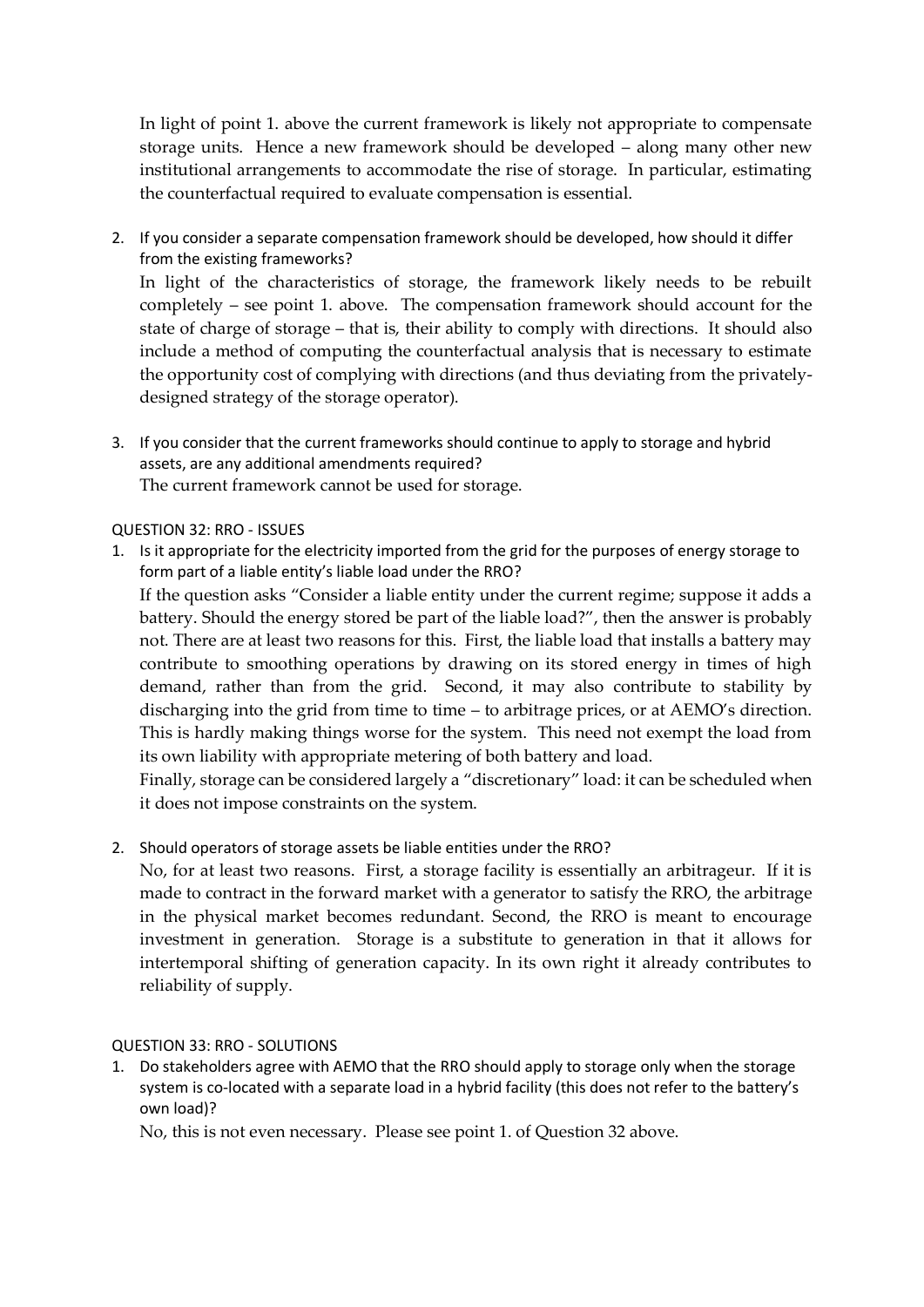2. Would alternative or additional changes to the application of the RRO to load for storage be more appropriate?

Yes, definitely. While a battery may charge in times of stress – say, because the forecast anticipates even more stress in the system – it can be directed by AEMO not to, and to discharge instead. But then the storage unit should not be treated as load. This is possible, even in a hybrid facility, with independent metering of the load and the battery.

### QUESTION 34: RRO - STORAGE CONTRIBUTION TO RELIABILITY ISSUES

1. What are your views on the issues outlined above which relate to whether or not storage contributes to reliability issues?

The scenario that is painted in the consultation document is definitely possible but it is unlikely and can be controlled through appropriate market design and directions from AEMO in periods of disruption.

2. Are there any other issues to consider when evaluating the treatment of load used for storage under the RRO?

To deter loads from investing in storage for the purpose of window-dressing and to escape the RRO it is important to meter storage and load independently.

#### QUESTION 35: RRO - IMPLEMENTATION ISSUES

Should RRO liabilities for hybrid facilities continue to be calculated at the connection point? If not, where?

There should be two connection points.

#### QUESTION 36: RRO - OTHER OPTIONS

Can the issues (if any) related to the application of the RRO to storage and hybrids be resolved without establishing a new market participant category for these facilities?

No, this category is essential. If a storage unit is a load (and a generator), how can it be exempted from the RRO, unless it is clearly identified as storage? Hence a new category.

# QUESTION 37: MARGINAL LOSS FACTORS - ISSUES

Are the current arrangements for calculating and applying MLFs to storage and hybrids appropriate in light of the increasing numbers of these facilities in the NEM? If not, what changes do you consider are required?

Loss factors should be dynamic and forward looking. With improved weather and demand forecasting, and more powerful computers, MLF can be computed frequently as the situation changes. This is all the more important with storage, where arbitrage is a primary motivation of investment.

#### QUESTION 38: MARGINAL LOSS FACTORS - SOLUTION

Do you agree with AEMO's proposed solution of applying the existing arrangements for applying MLFs to its proposed new market participant category (if this category were to be established)?